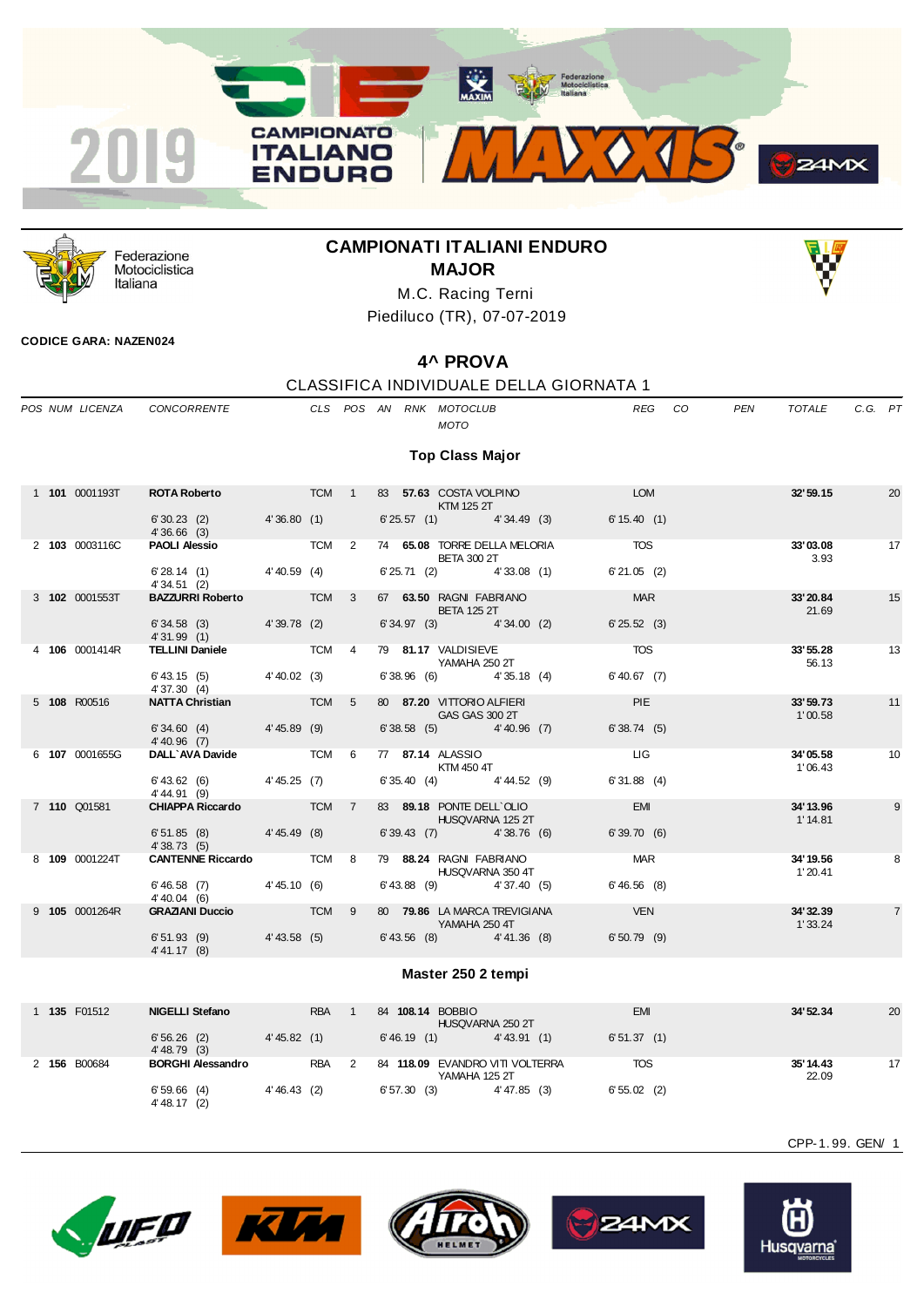

|  |                | POS NUM LICENZA CONCORRENTE                           |                      |           |                |  | CLS POS AN RNK MOTOCLUB<br>MOTO                |                                        | REG                   | CO. | <b>PEN</b> | TOTALE               | C.G. PT |    |
|--|----------------|-------------------------------------------------------|----------------------|-----------|----------------|--|------------------------------------------------|----------------------------------------|-----------------------|-----|------------|----------------------|---------|----|
|  | 3 118 0001322R | <b>LUVISETTO Marco</b><br>$6'57.99$ (3) $4'53.45$ (4) | RBA                  |           | $\overline{3}$ |  | 80 99.26 GAERNE<br>GAS GAS 250 2T              | 6' 59.35 (4) 4' 50.51 (4) 7' 14.12 (3) | <b>VEN</b>            |     |            | 35'50.68<br>58.34    |         | 15 |
|  |                | 4'55.26(4)                                            |                      |           |                |  |                                                |                                        |                       |     |            |                      |         |    |
|  | 4 157 M02112   | TEOFILI Alberto RBA                                   |                      |           | $\overline{4}$ |  | 79 118.20 CAEREVETUS<br>KTM 250 2T             |                                        | <b>LAZ</b>            |     |            | 36'03.95<br>1' 11.61 |         | 13 |
|  |                | $6'50.38$ (1) $4'49.72$ (3)<br>4' 46.62(1)            |                      |           |                |  |                                                | 6' 52.27 (2) 4' 45.40 (2)              | 7'59.56 (7)           |     |            |                      |         |    |
|  | 5 240 U01660   | <b>TORTOIOLI Filippo RBA</b>                          |                      |           | 5 <sup>5</sup> |  | 78 172.15 PONTE SAN GIOVANNI<br>TM 250 2T      |                                        | <b>Example 19 UMB</b> |     |            | 37'51.41<br>2'59.07  |         | 11 |
|  |                | 7' 38.43 (6) 4' 54.66 (5)<br>4'58.35(5)               |                      |           |                |  |                                                | 7' 37.34 (7) 4' 57.55 (5) 7' 45.08 (6) |                       |     |            |                      |         |    |
|  | 6 273 G02843   | VARALLI Matteo RBA                                    |                      |           | 6              |  | HUSQVARNA 250 2T                               | 79 197.00 GRANOZZO CON MONTICELLO PIE  |                       |     |            | 37'54.04<br>3'01.70  |         | 10 |
|  |                | 7' 50.32 (7) 4' 57.62 (6)<br>5'01.64(6)               |                      |           |                |  |                                                | 7' 22.29 (5) 5' 07.14 (6) 7' 35.03 (4) |                       |     |            |                      |         |    |
|  | 7 272 N00359   | <b>PIAZZESI Andrea</b> RBA                            |                      |           |                |  | 7 79 196.16 VALDISIEVE<br><b>BETA 250 2T</b>   |                                        | <b>TOS</b>            |     |            | 38'05.78<br>3' 13.44 |         | 9  |
|  |                | 7'37.53 (5) 5'06.09 (7)<br>5'04.56(7)                 |                      |           |                |  |                                                | 7'26.06 (6) 5'07.42 (7) 7'44.12 (5)    |                       |     |            |                      |         |    |
|  |                |                                                       |                      |           |                |  | <b>Master 300</b>                              |                                        |                       |     |            |                      |         |    |
|  | 1 5 0004407W   | <b>ZECCHIN Matteo</b> RC                              |                      |           |                |  | 1 82 91.67 GAERNE<br>GAS GAS 300 2T            |                                        | <b>VEN</b>            |     |            | 33'50.91             |         | 20 |
|  |                | $6'34.59$ (1) $4'47.00$ (4)<br>4' 41.29 (1)           |                      |           |                |  |                                                | $6'33.70$ (1) $4'39.51$ (1)            | 6'34.82(1)            |     |            |                      |         |    |
|  | 2 143 U02257   | <b>BORACCHI Claudio FC</b> RC                         |                      |           | $2^{\circ}$    |  | 81 <b>113.16 AMX</b><br><b>KTM 300 2T</b>      |                                        | <b>EMI</b>            |     |            | 34'26.45<br>35.54    |         | 17 |
|  |                | 6' 49.09 (3) 4' 42.42 (2)<br>4' 44.57 (2)             |                      |           |                |  |                                                | $6' 42.75$ (3) $4' 41.11$ (2)          | 6'46.51(2)            |     |            |                      |         |    |
|  | 3 348 F01948   | <b>LORENZIN Enrico</b>                                | <b>Example 20 RC</b> |           | $\mathbf{3}$   |  | 83 103.56 MONSELICE<br><b>HUSQVARNA 300 2T</b> |                                        | <b>VEN</b>            |     |            | 34' 37.59<br>46.68   |         | 15 |
|  |                | $6' 40.87$ (2) $4' 42.91$ (3)<br>4'56.08(6)           |                      |           |                |  |                                                | $6'40.78$ (2) $4'48.01$ (6)            | 6' 48.94 (4)          |     |            |                      |         |    |
|  | 4 128 0001233R | <b>ROLLI Mauro</b>                                    |                      | <b>RC</b> | $\overline{4}$ |  | 80 105.26 LAGO D'ISEO<br>KTM 300 2T            |                                        | LOM                   |     |            | 34'39.45<br>48.54    |         | 13 |
|  |                | 6'54.78(4)<br>4' 44.84 (3)                            | 4' 40.80(1)          |           |                |  |                                                | $6'46.86$ (4) $4'41.93$ (3)            | 6'50.24(5)            |     |            |                      |         |    |

**CAMPIONATO** 

**ITALIANO** 

**ENDURO** 

2019

|  |                | 4' 44.57 (2)                                           |                |           |                 |                                                     |                            |               |                     |                |
|--|----------------|--------------------------------------------------------|----------------|-----------|-----------------|-----------------------------------------------------|----------------------------|---------------|---------------------|----------------|
|  | 3 348 F01948   | <b>LORENZIN Enrico</b>                                 |                | <b>RC</b> | 3               | 83 103.56 MONSELICE                                 | HUSQVARNA 300 2T           | <b>VEN</b>    | 34'37.59<br>46.68   | 15             |
|  |                | $6' 40.87$ (2)<br>4'56.08(6)                           | 4' 42.91 (3)   |           |                 | $6'40.78$ (2) $4'48.01$ (6)                         |                            | 6' 48.94 (4)  |                     |                |
|  | 4 128 0001233R | <b>ROLLI Mauro</b>                                     |                | <b>RC</b> | 4               | 80 105.26 LAGO D'ISEO<br>KTM 300 2T                 |                            | <b>LOM</b>    | 34'39.45<br>48.54   | 13             |
|  |                | 6'54.78(4)<br>4' 44.84 (3)                             | 4'40.80(1)     |           |                 | $6'46.86$ (4) $4'41.93$ (3)                         |                            | 6'50.24(5)    |                     |                |
|  | 5 162 101893   | <b>DOTTORI Samuele</b>                                 |                | <b>RC</b> | 5               | 82 119.04 MOTORARI<br>KTM 300 2T                    |                            | <b>VEN</b>    | 35'00.67<br>1'09.76 | 11             |
|  |                | 7'00.19(6)<br><b>Contract Contract</b><br>4' 47.17 (4) | $4'50.08$ (6)  |           |                 | $6' 47.37$ (5) $4' 47.25$ (5)                       |                            | 6'48.61(3)    |                     |                |
|  | 6 117 0001964T | <b>MARCONATO Ronni</b>                                 |                | <b>RC</b> | 6               | 79 98.14 PINO MEDEOT<br>KTM 300 2T                  |                            | <b>FVG</b>    | 35'19.10<br>1'28.19 | 10             |
|  |                | 6'55.60(5)<br>4' 48.50(5)                              | $4' 49.96$ (5) |           |                 | 7'06.66 (6) 4'47.04 (4)                             |                            | 6'51.34(6)    |                     |                |
|  | 7 229 V00956   | <b>MELONI Daniele</b>                                  |                | <b>RC</b> | $\overline{7}$  | 82 166.38 OFFROAD XXL<br><b>BETA 300 2T</b>         |                            | LAZ           | 36'47.74<br>2'56.83 | 9              |
|  |                | 7'20.50(8)<br>4'58.13(7)                               | 4'56.17(7)     |           |                 | $7'19.08$ (7)                                       | 4'52.77(7)                 | 7'21.09(7)    |                     |                |
|  | 8 254 U02042   | <b>LUCIGNANI Stefano</b>                               |                | <b>RC</b> | 8               | 83 182.53 VALDIBURE PISTOIESE<br>KTM 300 2T         |                            | <b>TOS</b>    | 37'11.97<br>3'21.06 | 8              |
|  |                | 7'19.94(7)<br>5'04.75(11)                              | 5'01.41(11)    |           |                 |                                                     | 7' 19.30 (8) 5' 04.55 (11) | 7'22.02(8)    |                     |                |
|  | 9 284 S03431   | <b>BINDI Marco</b>                                     |                | <b>RC</b> | 9               | 81 204.12 PEPE BEVAGNA<br>HUSQVARNA 300 2T          |                            | <b>UMB</b>    | 37'28.07<br>3'37.16 | $\overline{7}$ |
|  |                | 7'27.82(9)<br>4'58.72(8)                               | 4'57.37(9)     |           |                 | $7'27.04$ (9) $4'59.32$ (9)                         |                            | 7'37.80(9)    |                     |                |
|  | 10 212 U02781  | <b>SCARPELLI Fabio</b>                                 |                | <b>RC</b> | 10 <sup>1</sup> | 78 154.54 MOTOR'S CLUB PANICALE<br>HUSQVARNA 300 2T |                            | <b>UMB</b>    | 37'39.62<br>3'48.71 | 6              |
|  |                | 7' 28.27 (10)<br>5'00.62(9)                            | 4'59.37 (10)   |           |                 |                                                     | 7'36.16 (10) 4'55.86 (8)   | 7' 39.34 (10) |                     |                |
|  |                |                                                        |                |           |                 |                                                     |                            |               |                     |                |









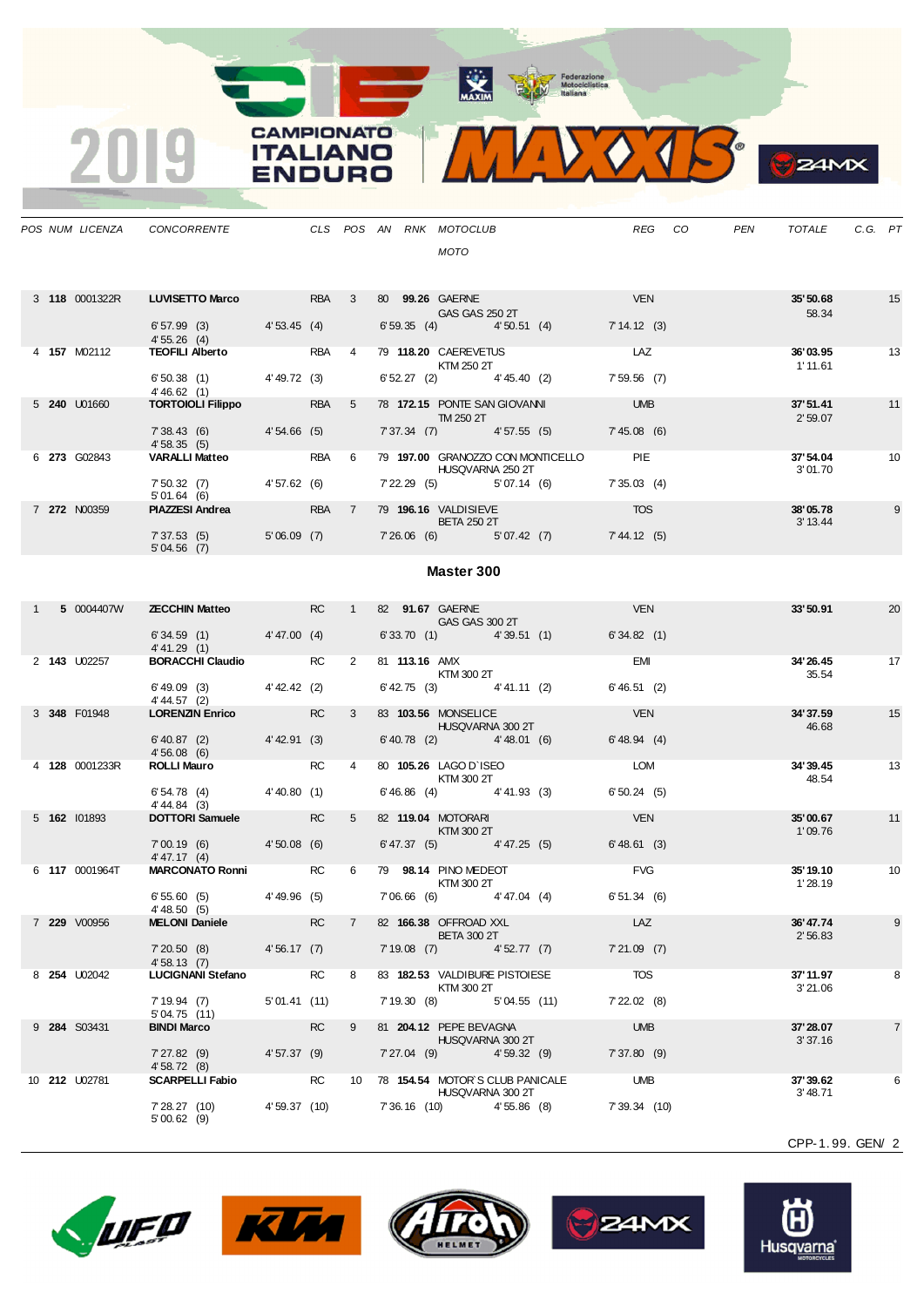**CAMPIONATO** 

**ITALIANO** 

**ENDURO** 

2019



|  | POS NUM LICENZA      | CONCORRENTE                                                                                                                                 |             |           |                |               | CLS POS AN RNK MOTOCLUB<br><b>MOTO</b>                                                              |                     | REG CO | PEN | TOTALE               | C.G. PT                     |                |
|--|----------------------|---------------------------------------------------------------------------------------------------------------------------------------------|-------------|-----------|----------------|---------------|-----------------------------------------------------------------------------------------------------|---------------------|--------|-----|----------------------|-----------------------------|----------------|
|  | 11 <b>306</b> U00842 | <b>PILERI Diego</b> RC<br>7' 31.11 (11) 4' 56.77 (8)                                                                                        |             |           |                |               | 11 82 236.73 INOSSIDABILI TERNI UMB<br><b>BETA 300 2T</b><br>7'40.83 (11) 5'00.98 (10) 7'53.48 (11) |                     |        |     | 38'07.28<br>4' 16.37 |                             | $\sqrt{5}$     |
|  | 12 297 V01609        | 5'04.11(10)<br>5 04. IT (10)<br>FISCARELLI Giuseppe                 RC         12     84   221.63  LEAQUILE DI PIETRAMONTECORVI         PUG |             |           |                |               |                                                                                                     |                     |        |     | 41'09.70             |                             |                |
|  |                      | 8'21.02 (12) 5'15.38 (12)<br>5' 26.97 (12)                                                                                                  |             |           |                |               | HUSQVARNA 300 2T<br>8'21.03 (12) 5'21.47 (12) 8'23.83 (12)                                          |                     |        |     | 7' 18.79             |                             |                |
|  |                      |                                                                                                                                             |             |           |                |               | Master 250 4 tempi                                                                                  |                     |        |     |                      |                             |                |
|  | 1 115 R03376         | <b>BANA Manuel</b> RD RD<br>$6'35.06$ (1) $4'35.99$ (1)                                                                                     |             |           | $1 \quad$      |               | 82 96.94 GAERNE<br>YAMAHA 250 4T<br>$6'35.02$ (1) $4'36.62$ (1) $6'42.97$ (1)                       | <b>VEN</b>          |        |     | 33'53.43             |                             | 20             |
|  | 2 153 H02268         | 4' 47.77 (1)<br>SANGUINETI Gabriele RD                                                                                                      |             |           | $2^{\circ}$    |               | 80 116.63 TIGULLIO MOTOR CLUB LIG LIG                                                               |                     |        |     | 35'08.09             |                             | 17             |
|  |                      | 6' 50.13 (2) 4' 44.19 (2)                                                                                                                   |             |           |                |               | <b>HONDA 250 4T</b><br>6' 51.51 (2) 4' 45.72 (2) 7' 03.75 (4)                                       |                     |        |     | 1' 14.66             |                             |                |
|  | 3 187 U00286         | 4' 52.79 (3)<br>BIGNOLI Dario RD                                                                                                            |             |           | $3^{\circ}$    |               | 80 139.19 GRANOZZO CON MONTICELLO<br><b>HUSQVARNA 250 4T</b>                                        | PIE <b>PIE</b>      |        |     | 35' 53.74<br>2'00.31 |                             | 15             |
|  |                      | 7'04.84 (3) 4'58.59 (7)<br>5'02.10(6)                                                                                                       |             |           |                |               | $6'59.05$ (3) $4'51.42$ (3)                                                                         | 6'57.74(2)          |        |     |                      |                             |                |
|  | 4 173 P02006         | ROSSI Alessio RD<br>7' 25.21 (4) 4' 51.97 (3)                                                                                               |             |           | $\overline{4}$ |               | 81 128.98 LAGO D'ISEO LOM<br><b>KTM 250 4T</b><br>7'06.40 (4) 4'54.01 (4)                           | $7'00.04$ (3)       |        |     | 36'09.45<br>2' 16.02 | $\overline{\phantom{1}}$ 13 |                |
|  | 5 205 R00782         | 4'51.82(2)<br><b>POMETTI Omar</b> RD                                                                                                        |             |           | 5 <sub>5</sub> |               | 78 151.21 VALLI OLTREPO                                                                             | <b>LOM</b>          |        |     | 37'04.85             |                             | 11             |
|  |                      | 7'27.55 (6) 4'59.22 (8)                                                                                                                     |             |           |                |               | <b>HONDA 250 4T</b><br>7' 22.19 (5) 4' 57.07 (5) 7' 20.12 (5)                                       |                     |        |     | 3' 11.42             |                             |                |
|  | 6 203 M00701         | 4'58.70(4)<br>BORGARELLO Claudio RD                                                                                                         |             |           | 6              |               | 81 148.32 DOGLIANI<br><b>HONDA 250 4T</b>                                                           | PIE                 |        |     | 37'26.66<br>3'33.23  |                             | 10             |
|  |                      | 7' 29.99 (8) 4' 57.87 (5)<br>5'02.69(7)                                                                                                     |             |           |                |               | 7' 24.25 (7) 4' 58.27 (6)                                                                           | 7'33.59(7)          |        |     |                      |                             |                |
|  | 7 214 L00103         | SALVONI Alessandro RD                                                                                                                       |             |           | $7^{\circ}$    |               | 82 155.64 SEBINO<br>HUSQVARNA 250 4T                                                                | LOM                 |        |     | 37'46.76<br>3'53.33  |                             | 9              |
|  |                      | $7'30.44$ (9) $5'01.58$ (9)<br>5'05.30(8)                                                                                                   |             |           |                |               | 7' 28.57 (9) 5' 07.89 (12)                                                                          | 7'32.98(6)          |        |     |                      |                             |                |
|  | 8 239 P04761         | FEDERICI Simone RD<br>7'36.90 (10) 5'03.50 (11)                                                                                             |             |           | 8              |               | 83 172.03 TIGULLIO MOTOR CLUB<br>YAMAHA 250 4T<br>7' 22.78 (6) 5' 05.69 (11) 7' 45.12 (8)           | <b>LIG</b>          |        |     | 38'01.27<br>4'07.84  |                             | 8              |
|  | 9 233 S01209         | 5'07.28 (10)<br><b>LUCIANI Massimo</b> RD                                                                                                   |             |           |                |               | 9 79 168.51 DG                                                                                      | ABR                 |        |     | 38'10.93             |                             | $\overline{7}$ |
|  |                      | 7'29.26 (7) 4'57.12 (4)                                                                                                                     |             |           |                |               | KTM 250 4T<br>7' 51.53 (11) 5' 00.64 (8) 7' 50.68 (9)                                               |                     |        |     | 4' 17.50             |                             |                |
|  | 10 252 U02005        | 5'01.70(5)<br>CIARDIELLO Donatello RD 10 78 178.71 MOTO S.P.S.                                                                              |             |           |                |               |                                                                                                     | CAM                 |        |     | 38'29.88             |                             | 6              |
|  |                      | 7' 27.42 (5)<br>5'08.32(11)                                                                                                                 | 4'58.18(6)  |           |                | 7' 27.88 (8)  | KTM 250 4T<br>4'58.76 (7)                                                                           | 8' 29.32 (12)       |        |     | 4' 36.45             |                             |                |
|  | 11 274 P00562        | <b>BIGGIO Davide</b><br>7' 57.46 (12)                                                                                                       | 5'08.56(12) | <b>RD</b> | 11             | 7' 45.81 (10) | 82 197.09 ALTA VAL TREBBIA<br><b>HONDA 250 4T</b><br>5'04.99(10)                                    | LIG.<br>7'58.75(10) |        |     | 39'06.98<br>5' 13.55 |                             | 5              |
|  | 12 291 S01701        | 5' 11.41 (12)<br><b>TRABALZA Lucio</b>                                                                                                      |             | <b>RD</b> | 12             |               | 81 216.84 PEPE BEVAGNA                                                                              | <b>UMB</b>          |        |     | 39'34.01             |                             | 4              |
|  |                      | 7'55.09(11)<br>5'06.64(9)                                                                                                                   | 5'01.83(10) |           |                | 8'08.60(12)   | HUSQVARNA 250 4T<br>5'04.89(9)                                                                      | 8'16.96(11)         |        |     | 5' 40.58             |                             |                |









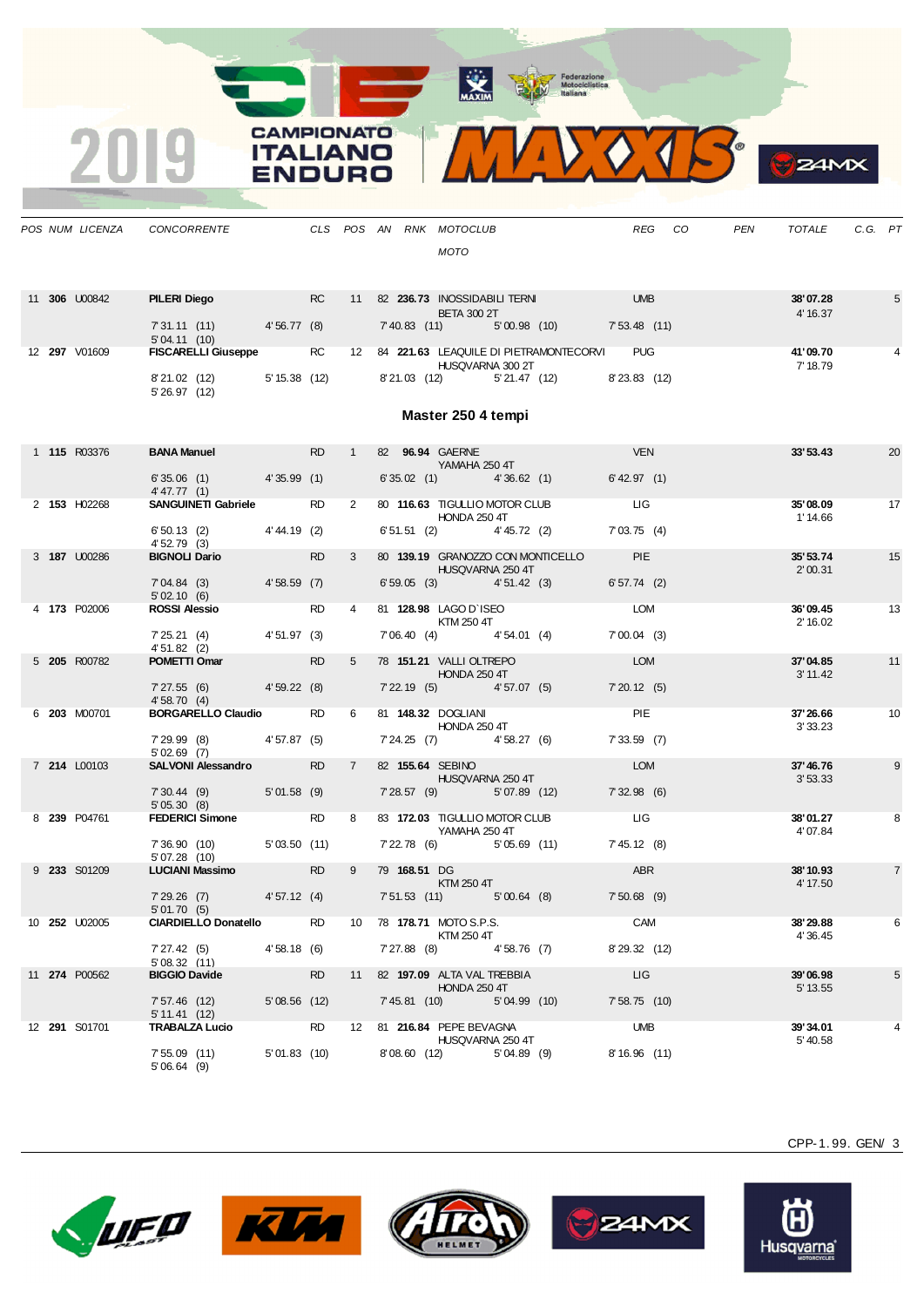

*POS NUM LICENZA CONCORRENTE CLS POS AN RNK MOTOCLUB REG CO PEN TOTALE C.G. PT*

*MOTO*

#### **Master 450**

|  | 1 113 000A1003       | <b>CONSALES Tommaso RE</b>                               |              |           | $1 \quad$       | 79 95.08 KAIATIA<br><b>HUSQVARNA 450 4T</b>                     |                                           | <b>CAM</b>                 | 33'41.64              | 20             |
|--|----------------------|----------------------------------------------------------|--------------|-----------|-----------------|-----------------------------------------------------------------|-------------------------------------------|----------------------------|-----------------------|----------------|
|  |                      | 6'37.68 (2) 4'39.82 (2)<br>4'36.67(1)                    |              |           |                 |                                                                 | $6'32.50$ (1) $4'37.04$ (1)               | $6'37.93$ (2)              |                       |                |
|  | 2 119 E00825         | <b>INCAINI Damiano</b>                                   |              | RE        | $\mathbf{2}$    | 82 99.70 CAEREVETUS<br>KTM 350 4T                               |                                           | LAZ                        | 33'51.19<br>9.55      | 17             |
|  |                      | $6'36.51$ (1) $4'44.77$ (5)<br>$4' 43.77$ (4)            |              |           |                 | $6'33.02$ (2) $4'39.80$ (3)                                     |                                           | 6'33.32(1)                 |                       |                |
|  | 3 138 U04801         | <b>BERNARDI Paolo</b>                                    |              | <b>RE</b> | $\mathbf{3}$    | 84 111.15 VIGOLZONE<br><b>KTM 500 4T</b>                        |                                           | <b>EMI</b>                 | 34'05.11<br>23.47     | 15             |
|  |                      | $6' 47.28$ (3) $4' 37.58$ (1)<br>$4' 41.44$ (2)          |              |           |                 | 6' 39.91 (3) 4' 38.27 (2)                                       |                                           | $6' 40.63$ (3)             |                       |                |
|  | 4 120 103630         | <b>ANTONELLA Marco</b>                                   |              | <b>RE</b> | $\overline{4}$  | 81 100.57 OSTRA<br>SHERCO 300 4T                                |                                           | <b>MAR</b>                 | 34'35.35<br>53.71     | 13             |
|  |                      | $6'53.23$ (6) $4'46.73$ (8)<br>$4' 41.82$ (3)            |              |           |                 | $6'48.06$ (4) $4'44.78$ (6)                                     |                                           | $6' 40.73$ (4)             |                       |                |
|  | 5 111 G02314         | <b>RUGHI Marco</b>                                       |              | <b>RE</b> | 5 <sub>5</sub>  | 81 91.49 RAGNI FABRIANO<br><b>HONDA 450 4T</b>                  |                                           | <b>MAR</b>                 | 34'44.16<br>1'02.52   | 11             |
|  |                      | $6'51.11$ (4) $4'48.74$ (10)<br>4' 44.07 (5)             |              |           |                 | $6'48.59$ (5) $4'43.04$ (5)                                     |                                           | 6'48.61(5)                 |                       |                |
|  | 6 122 G00524         | <b>DELLA PIETRA Willi</b>                                |              | RE        | 6               | 79 100.95 PINO MEDEOT<br><b>KTM 450 4T</b>                      |                                           | <b>FVG</b>                 | 34'47.00<br>1'05.36   | 10             |
|  |                      | $6'54.80$ (7) $4'43.65$ (3)<br>4' 46.18 (7)              |              |           |                 | $6'50.31$ (6) $4'41.50$ (4)                                     |                                           | 6'50.56(6)                 |                       |                |
|  | 7 151 0001418R       | <b>PAOLETTI Matteo</b>                                   |              | <b>RE</b> | $7\overline{ }$ | 79 115.77 PEGASO<br>SHERCO 300 4T                               |                                           | <b>TOS</b>                 | 35'04.41<br>1'22.77   | 9              |
|  |                      | $6'52.40(5)$ 4'45.94 (7)<br>$4' 49.48$ (9)               |              |           |                 | $6'52.41$ (8) $4'45.46$ (8)                                     |                                           | 6'58.72(8)                 |                       |                |
|  | 8 136 E00600         | <b>FARAVELLI Fabio</b>                                   |              | <b>RE</b> | 8               | 80 109.24 VALLI OLTREPO<br><b>HONDA 450 4T</b>                  |                                           | <b>LOM</b>                 | 35' 10.47<br>1'28.83  | 8              |
|  |                      | $6'56.42$ (8) $4'50.14$ (12)<br>4'49.79 (10)             |              |           |                 |                                                                 | $6'50.70$ (7) $4'44.93$ (7)               | 6'58.49(7)                 |                       |                |
|  | 9 159 S00849         | <b>FAGIOLARI Alessio RE</b>                              |              |           |                 | <b>Example 25 STM 350 4T</b>                                    | 9 78 118.51 MOTOR'S CLUB PANICALE UMB     |                            | 35'41.95<br>2'00.31   | $\overline{7}$ |
|  |                      | $7'10.44' (11)$ $4'44.71' (4)$<br>4' 45.53(6)            |              |           |                 |                                                                 | 7'10.16 (11) 4'46.16 (9)                  | 7'04.95(9)                 |                       |                |
|  | 10 148 R01612        | <b>GRAZIOSI Fabio</b>                                    |              | <b>RE</b> |                 | 10 84 114.50 MONSANVITESE<br><b>BETA 350 4T</b>                 |                                           | <b>MAR</b>                 | 35'46.12<br>2'04.48   | 6              |
|  |                      | 7'01.84 (9) 4'45.40 (6)<br>$4' 48.98$ (8)                |              |           |                 | 7'03.37 (10) 4'48.98 (10)                                       |                                           | 7' 17.55 (12)              |                       |                |
|  | 11 256 U00797        | <b>MONACO Ermanno</b> RE                                 |              |           |                 | 11 79 183.14 VALLE IDICE<br><b>HUSQVARNA 350 4T</b>             |                                           | <b>EMI</b>                 | 35' 55.66<br>2' 14.02 | 5              |
|  |                      | 7'03.27(10)<br>5'01.36(14)                               | 4'49.76(11)  |           |                 | 6'56.36 (9) 4'57.70 (14)                                        |                                           | 7'07.21(10)                |                       |                |
|  | 12 <b>190</b> T01440 | DI CAMILLO Christian RE 12 81 141.31 LO SHERPA           |              |           |                 | KTM 350 4T                                                      |                                           | <b>ABR</b>                 | 36'19.59<br>2' 37.95  |                |
|  |                      | $7'13.28$ (12) $4'46.81$ (9)<br>5'00.56(13)              |              |           |                 | 7' 10.75 (12) 4' 50.77 (11)                                     |                                           | 7'17.42(11)                |                       |                |
|  | 13 180 G10015        | <b>MICCHELI Mauro MICCHELI Mauro</b>                     |              | RE a      |                 | 13 79 135.23 GILERA CLUB ARCORE<br><b>Example 18 STM 450 4T</b> |                                           | <b>EXAMPLE DESCRIPTION</b> | 36'35.99<br>2'54.35   | 3              |
|  |                      | 7' 15.74 (13) 4' 50.28 (13)<br>4'57.65(11)               |              |           |                 | 7' 17.68 (13) 4' 54.10 (12)                                     |                                           | $7'20.54$ (13)             |                       |                |
|  | 14 325 V03854        | ALLEGRUCCI Matteo RE 14 79 302.20 PONTE SAN GIOVANNI UMB |              |           |                 | <b>KTM 350 4T</b>                                               |                                           |                            | 37'49.61<br>4' 07.97  | 2              |
|  |                      | 7' 34.96 (15) 4' 57.24 (14)<br>5'01.94(15)               |              |           |                 |                                                                 | 7' 38.14 (14) 4' 57.86 (15) 7' 39.47 (15) |                            |                       |                |
|  | 15 209 G09973        | <b>STACCHIOTTI Siliano</b>                               |              |           |                 | RE 15 78 153.29 OSTRA<br>SHERCO 300 4T                          |                                           | <b>MAR</b>                 | 37'51.41<br>4'09.77   |                |
|  |                      | 7'33.94(14)<br>5'00.31(12)                               | 4'57.54 (15) |           |                 |                                                                 | 7' 45.49 (15) 4' 55.76 (13) 7' 38.37 (14) |                            |                       |                |









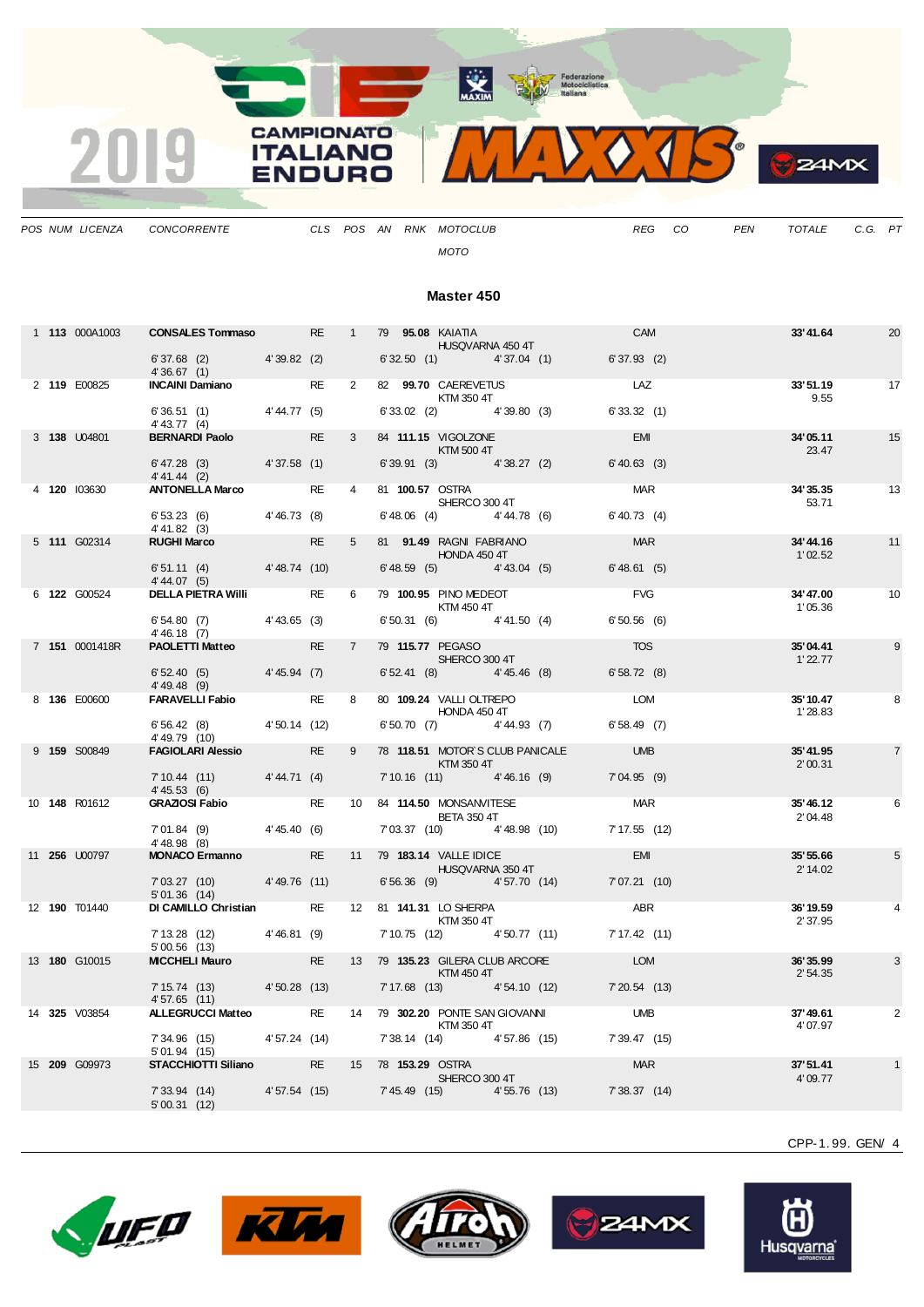**ALL AND REAL** 

CAMPIONATO **ITALIANO** 

INIDO



CPP-1. 99. GEN/ 5

 $24MX$ 









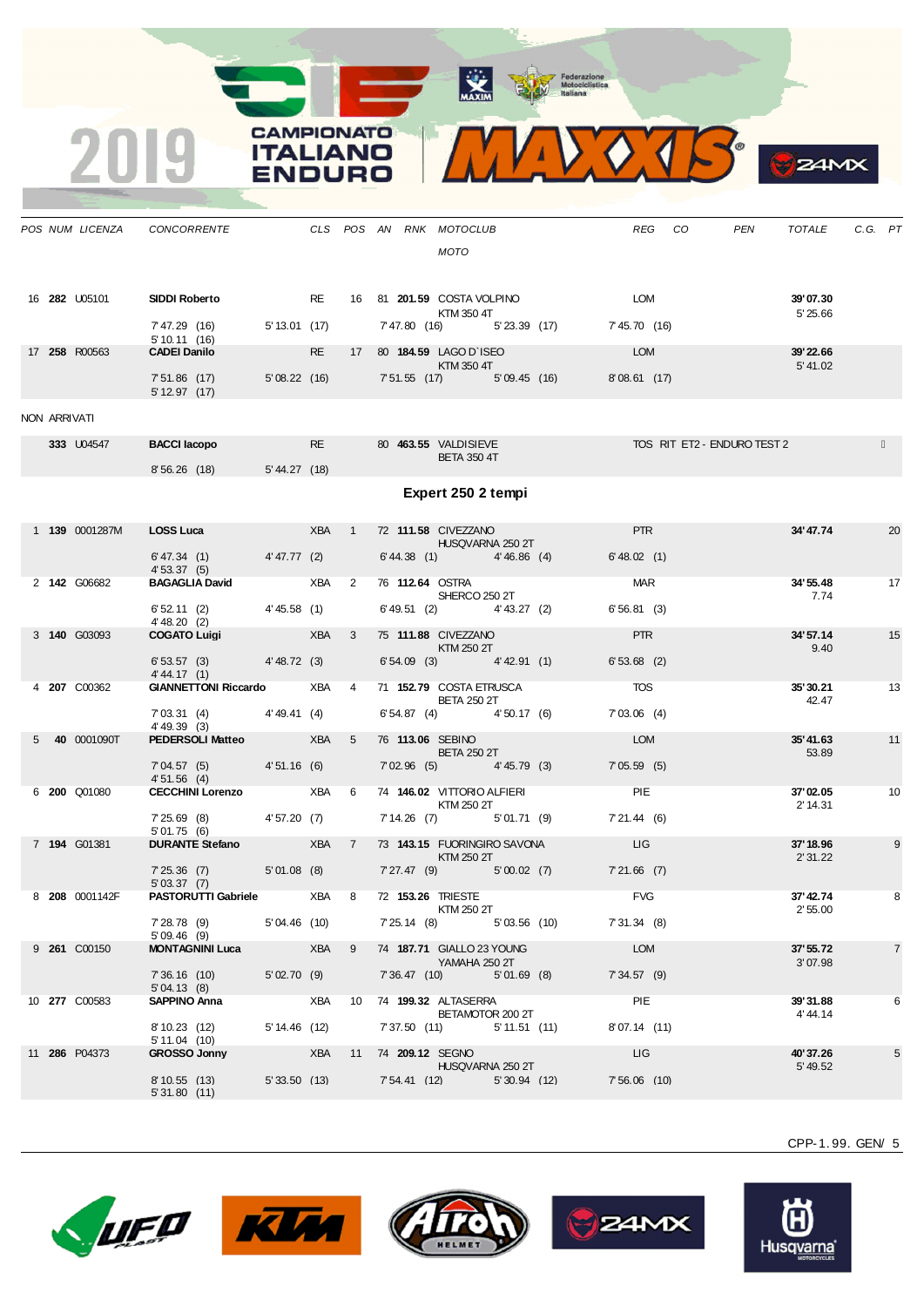

|              |                                   |                          | <b>MOTO</b>                                                                     |                             |  |
|--------------|-----------------------------------|--------------------------|---------------------------------------------------------------------------------|-----------------------------|--|
| NON ARRIVATI |                                   |                          |                                                                                 |                             |  |
| 172 0001386Y | <b>MUCCIOLI Fabrizio</b>          | <b>XBA</b>               | 71 128.01 TITANO                                                                | MAR RIT ET3 - ENDURO TEST 3 |  |
| 262 U02851   | 7'13.21(6)<br><b>RIGHINI Ivan</b> | 4'50.26(5)<br><b>XBA</b> | HUSQVARNA 250 2T<br>7'06.88(6)<br>4'50.11(5)<br>74 189.34 ENDURO FRATTA OFFROAD | UMB RIT ET2 - ENDURO TEST 2 |  |

HUSQVARNA 250 2T

7' 50.63 (11) 5' 09.98 (11) **Expert 300** 1 **112** 0001493F **SIBELLI Francesco** XC 1 74 **93.53** ALASSIO LIG **34'00.25** 20  $KTM$  300 2T<br>6' 42.46 (2) 6' 37.30 (1) 4' 39.91 (1) 6' 42.46 (2) 4' 37.25 (1) 6' 41.49 (2) 4' 41.84 (2)<br>**MARANGONI Davide** 2 **116** 0001055M **MARANGONI Davide** XC 2 71 **97.12** BERGAMO/SCUDERIA FULVIO NORE LOM **34'11.06** 17  $KTM$  300 2T  $4'37.45$  (2) 6'39.48 (1) 10.81 6' 51.94 (3) 4' 42.31 (2) 6' 40.55 (1) 4' 39.33 (1)<br>**BETTINI Marco** 3 **150** S01428 **BETTINI Marco** XC 3 72 **115.21** ALTA VALLE RENO EMI **35'00.85** 15 KTM 300 2T<br>3) 4' 46.82 (3) 6' 54.57 (3)  $6' 51.87 (2)$  4' 43.65 (3) 6' 57.72 (3) 4' 46.22 (3) 4 **191** T02824 **GRION Stefano** XC 4 73 **141.31** PINO MEDEOT FVG **36'38.81** 13 SHERCO 300 2T<br>
7' 16.13 (6) 5' 01.74 (8) 7' 13.58 (4) 7' 10.65 (4) 4' 56.54 (7) 7' 16.13 (6) 5' 01.74 (8)  $5'$  00.17  $(4)$ <br>GAZZARI Claudio Antonio 5 **193** 0001682W **GAZZARI Claudio Antonio** XC 5 75 **142.81** ALTA VAL TREBBIA LIG **36'50.65** 11 KTM 300 2T<br>1 4' 58.52 (6) 7' 22.72 (5) 4' 57.86 (8) 7' 13.63 (4) 7' 14.77 (5)<br>5' 03.15 (6)<br>**FERLICCA Fabrizio** 6 **220** R01538 **FERLICCA Fabrizio** XC 6 71 **163.31** GRAFFIGNANO 1989 LAZ **37'07.18** 10 BETA 300 2T<br>
(8) 4' 53.84 (5) 7' 33.45 (8) 7' 30.49 (8) 4' 51.40 (4) 7' 17.63 (7) 5' 00.37 (5)<br>GASPARIN Luca Maurizio 7 **196** T00671 **GASPARIN Luca Maurizio** XC 7 73 **144.30** VITTORIO ALFIERI PIE **37'19.72** 9 GAS GAS 300 2T<br>3) 4' 53.62 (4) 7' 23.91 (6) 7' 15.02 (6) 4' 54.25 (6) 7' 35.64 (8) 4' 53.62 (4) 7' 23.91 (6) 5' 17.28 (9) 8 **227** H01377 **GILARDI Carlo** XC 8 74 **165.38** FAST TEAM LOM **37'25.51** 8 HUSQVARNA 300 2T<br>
7' 15.35 (5) 4' 58.79 (7) 7' 29.32 (7) 7' 27.49 (7) 4' 51.83 (5) 7' 15.35 (5) 4' 58.79 (7) 7' 29.32 (7) 5' 22.73 (10)<br>**NOVELLO Andrea** 9 **247** T01291 **NOVELLO Andrea** XC 9 73 **176.71** LA MARCA TREVIGIANA VEN **38'35.89** 7 GAS GAS 300 2T<br>  $7'43'12'$  (9)  $5'05'44'$  (9)  $7'46'40'$  (9) 7' 48.62 (9) 5' 05.91 (10) 7' 43.12 (9) 5' 05.44 (9) 7' 46.40 (9)

|                    | $-10.02$ (3)<br>5'06.40(7) |            | 70.IZ 1 <i>31</i><br>$0.977$ $0.77$     | , TU.TU 1 <i>31</i>             |                           |
|--------------------|----------------------------|------------|-----------------------------------------|---------------------------------|---------------------------|
| T01810<br>10 321   | <b>TALOCCI Claudio</b>     | ХC<br>10   | 274.92 AMMOTORA<br>77<br>GAS GAS 300 2T | LAZ                             | 39'46.14<br>6<br>5' 45.89 |
|                    | 8'07.10 (10)<br>5'10.78(8) | 5'04.95(9) | $7'58.26$ (10)<br>5'09.10(10)           | 8'15.95 (10)                    |                           |
| NON ARRIVATI       |                            |            |                                         |                                 |                           |
| $226$ $\mu$ $3202$ | OMIE                       | $\sqrt{2}$ | <b>CD</b> DACING TEDNE<br>$7^\circ$     | <b>UMP DIT CT4 CDOCC TECT 4</b> |                           |

| <b>336</b> U04483 | <b>SOLLE Andrea</b><br>16'24.45 (11) | XC | 76 | <b>S. R</b> RACING TERN<br>GAS GAS 300 2T | UMB RIT CT1 - CROSS TEST 1 |
|-------------------|--------------------------------------|----|----|-------------------------------------------|----------------------------|
|                   |                                      |    |    | Expert 250 4 tempi                        |                            |











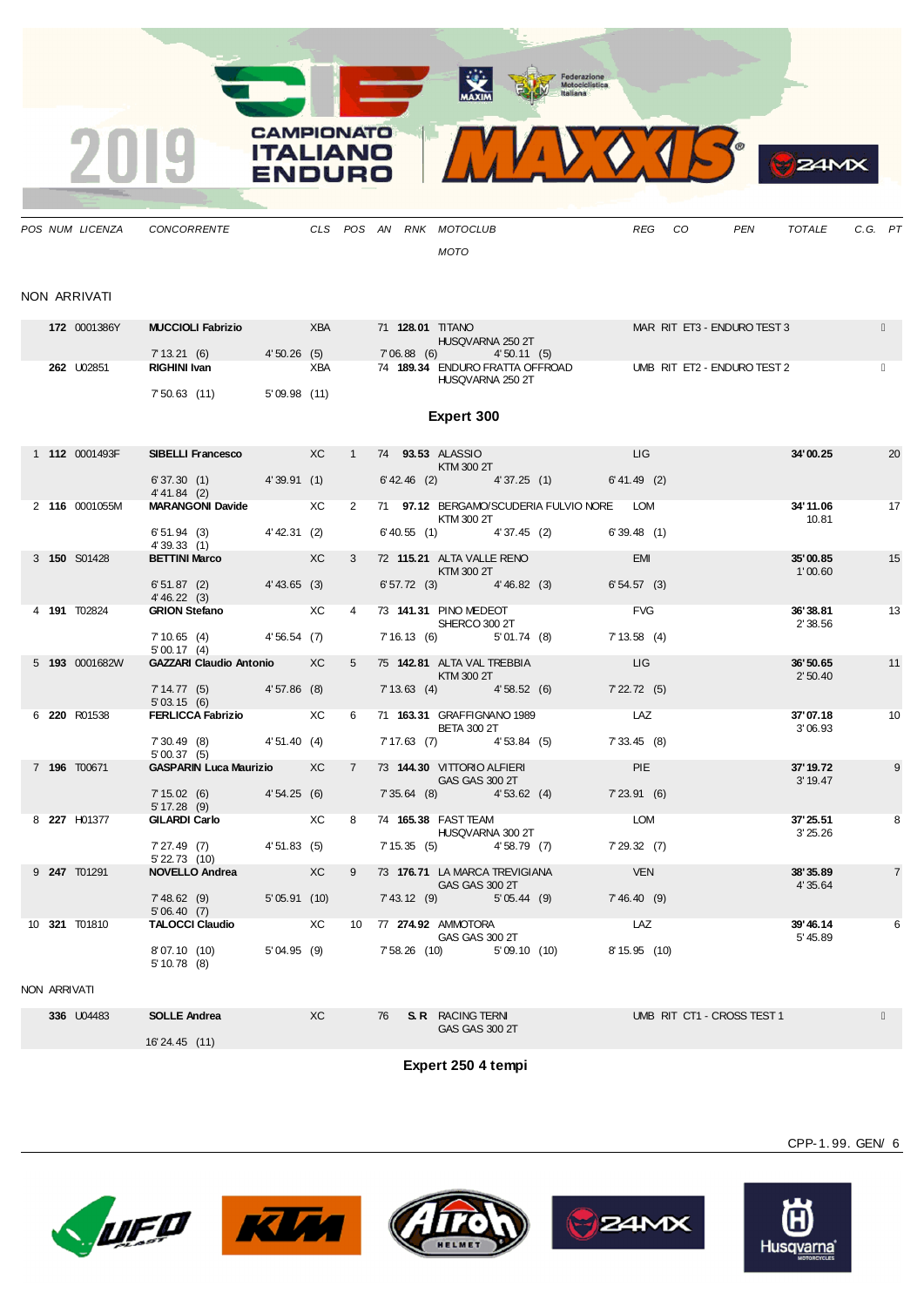

**B**ZAMX

|  | POS NUM LICENZA      | CONCORRENTE                                                                        |                          |    |                |  | CLS POS AN RNK MOTOCLUB<br><b>MOTO</b>                                                                                                                                                                                           |                                                           | REG CO                | PEN | TOTALE               | C.G. PT |                |
|--|----------------------|------------------------------------------------------------------------------------|--------------------------|----|----------------|--|----------------------------------------------------------------------------------------------------------------------------------------------------------------------------------------------------------------------------------|-----------------------------------------------------------|-----------------------|-----|----------------------|---------|----------------|
|  | 1 76 0002101G        | <b>POLITANO Luca</b> XD 1 76 90.52 VITTORIO ALFIERI<br>$6'38.45$ (1) $4'44.13$ (4) |                          |    |                |  | KTM 250 4T                                                                                                                                                                                                                       | 6' 38.07 (1) 4' 37.39 (1) 6' 49.37 (2)                    | <b>PIE</b>            |     | 34'05.84             |         | 20             |
|  | 2 123 0001711R       | 4'38.43(1)<br><b>ALBERTI Giorgio XD</b> XD                                         | <b>Contract Contract</b> |    |                |  |                                                                                                                                                                                                                                  | 2 76 102.11 COSTA VOLPINO LOM                             |                       |     | 34' 15.12            |         | 17             |
|  |                      | 6' 44.12 (2) 4' 42.73 (2)<br>$4' 40.36$ (2)                                        |                          |    |                |  | SHERCO 250 4T                                                                                                                                                                                                                    | $6'46.43$ (3) $4'39.09$ (2)                               | $6'$ 42.39 (1)        |     | 9.28                 |         |                |
|  | 3 133 0001307T       | <b>DALLA ZUANNA Paolo</b> XD                                                       |                          |    | $3^{\circ}$    |  | $\blacksquare$ $\blacksquare$ $\blacksquare$ $\blacksquare$ $\blacksquare$ $\blacksquare$ $\blacksquare$ $\blacksquare$ $\blacksquare$ $\blacksquare$ $\blacksquare$ $\blacksquare$ $\blacksquare$ $\blacksquare$ $\blacksquare$ | 75 106.96 CIVEZZANO <b>Anti-American Structure (1994)</b> | <b>PTR</b>            |     | 34'29.08<br>23.24    |         | 15             |
|  |                      | 6'47.02 (3) 4'39.92 (1)<br>4'48.66 (4)                                             |                          |    |                |  |                                                                                                                                                                                                                                  | $6' 43.00$ (2) $4' 40.18$ (3)                             | 6'50.30(3)            |     |                      |         |                |
|  | 4 188 V02512         | <b>BENDA Simone</b> XD                                                             |                          |    | $\overline{4}$ |  | 71 139.71 PONTE SAN GIOVANNI<br>HUSQVARNA 250 4T                                                                                                                                                                                 |                                                           | <b>UMB</b>            |     | 35'02.34<br>56.50    |         | 13             |
|  |                      | 7' 00.34 (4) 4' 43.96 (3)<br>4' 46.91 (3)                                          |                          |    |                |  |                                                                                                                                                                                                                                  | $6'55.36$ (4) $4'42.74$ (4)                               | 6'53.03(4)            |     |                      |         |                |
|  | 5 195 S00703         | <b>PARRINI Jacopo</b> XD                                                           |                          |    |                |  | 5 77 144.08 EMPOLI RACING<br><b>HONDA 250 4T</b>                                                                                                                                                                                 |                                                           | <b>Example 2018</b>   |     | 36'14.79<br>2'08.95  |         | 11             |
|  |                      | 7' 15.03 (6) 4' 55.51 (8)<br>4'58.21(6)                                            |                          |    |                |  |                                                                                                                                                                                                                                  | 7'04.18 (5) 4'57.49 (7) 7'04.37 (5)                       |                       |     |                      |         |                |
|  | 6 154 S00286         | <b>ZIGLIANI Maurizio August XD</b>                                                 |                          |    |                |  | KTM 250 4T                                                                                                                                                                                                                       | 6 74 117.44 COSTA VOLPINO LOM                             |                       |     | 36'14.86<br>2'09.02  |         | 10             |
|  |                      | $7'02.66(5)$ $4'54.56(5)$<br>5'00.69(7)                                            |                          |    |                |  |                                                                                                                                                                                                                                  | 7'07.70 (6)  4'57.88 (8)  7'11.37 (6)                     |                       |     |                      |         |                |
|  | 7 225 R01952         | RAMOINO Emiliano XD                                                                |                          |    |                |  | 7 73 164.56 ENDURO SANREMO<br>HONDA 250 4T                                                                                                                                                                                       |                                                           | <b>Example 19</b>     |     | 36'37.35<br>2'31.51  |         | 9              |
|  |                      | 7' 17.41 (7) 4' 54.57 (6)<br>5'00.92(8)                                            |                          |    |                |  |                                                                                                                                                                                                                                  | 7'13.09 (7) 4'58.08 (9) 7'13.28 (7)                       |                       |     |                      |         |                |
|  | 8 245 0001595M       | <b>MALATTO Andrea Giuseppe XD</b>                                                  |                          |    |                |  | HONDA 250 4T                                                                                                                                                                                                                     | 8 74 175.18 CASARZA LIGURE STELLA CORSE LIG               |                       |     | 37'01.30<br>2'55.46  |         | 8              |
|  |                      | 7' 24.65 (8) 4' 54.81 (7)<br>4' 55.73 (5)                                          |                          |    |                |  |                                                                                                                                                                                                                                  | 7' 22.69 (10) 4' 56.23 (5) 7' 27.19 (10)                  |                       |     |                      |         |                |
|  | 9 206 101406         | GELLI Andrea XD                                                                    |                          |    |                |  |                                                                                                                                                                                                                                  | 9 73 152.11 VERSILIA CORSE TOS<br>HUSQVARNA 250 4T        |                       |     | 37' 10.92<br>3'05.08 |         | $\overline{7}$ |
|  |                      | 7'29.84 (9) 4'56.29 (9)<br>5'02.22(9)                                              |                          |    |                |  |                                                                                                                                                                                                                                  | 7'21.45 (9) 4'58.22 (10) 7'22.90 (8)                      |                       |     |                      |         |                |
|  | 10 337 V03852        | <b>PAOLONI Michele</b> XD 10 76 S.R. PONTE SAN GIOVANNI UMB                        |                          |    |                |  | KTM 250 4T                                                                                                                                                                                                                       |                                                           |                       |     | 37' 47.25<br>3'41.41 |         | 6              |
|  |                      | 7'42.49 (12) 5'01.81 (11)<br>5'02.56(11)                                           |                          |    |                |  |                                                                                                                                                                                                                                  | 7' 27.51 (11) 5' 00.78 (11) 7' 32.10 (11)                 |                       |     |                      |         |                |
|  | 11 <b>221</b> N01168 | <b>ZORLONI Alberto</b> XD                                                          |                          |    |                |  | 11 77 163.49 SEBINO<br>YAMAHA 250 4T                                                                                                                                                                                             |                                                           | LOM                   |     | 37'48.56<br>3' 42.72 |         | 5              |
|  |                      | 7'41.25 (11) 5'07.31 (13) 7'16.48 (8) 5'07.34 (13) 7'26.51 (9)<br>5'09.67(13)      |                          |    |                |  |                                                                                                                                                                                                                                  |                                                           |                       |     |                      |         |                |
|  | 12 301 S01979        | CIARLEGLIO Giuseppe XD 12 74 224.68 BRINDISI 2018                                  |                          |    |                |  | YAMAHA 250 4T                                                                                                                                                                                                                    |                                                           | <b>Example 19 PUG</b> |     | 38'16.86<br>4' 11.02 |         |                |
|  |                      | 7'40.46 (10)<br>5' 04.37 (12)                                                      |                          |    |                |  |                                                                                                                                                                                                                                  | 5'02.54 (12) 7'36.93 (12) 5'02.17 (12) 7'50.39 (12)       |                       |     |                      |         |                |
|  | 13 313 P03503        | DI PIERRO Francesco                                                                |                          | XD |                |  | 13 74 243.42 FAST TEAM<br><b>HONDA 250 4T</b>                                                                                                                                                                                    |                                                           | <b>LOM</b>            |     | 38'57.94<br>4'52.10  |         | 3              |
|  |                      | 8'04.19 (15)<br>5'02.29(10)                                                        | 5'01.08(10)              |    |                |  | 7' 53.32 (13) 4' 57.13 (6)                                                                                                                                                                                                       |                                                           | $7'59.93$ (13)        |     |                      |         |                |
|  | 14 299 U02707        | <b>CARLETTI Marco</b>                                                              | <b>Express</b>           |    |                |  | 14 72 223.41 SIENA<br>HUSQVARNA 250 4T                                                                                                                                                                                           |                                                           | TOS                   |     | 39'58.61<br>5' 52.77 |         | 2              |
|  |                      | 8'04.08 (14)<br>5' 15.46 (14)                                                      | 5'07.97(14)              |    |                |  | 7' 59.03 (14) 5' 08.11 (14)                                                                                                                                                                                                      |                                                           | 8'23.96 (15)          |     |                      |         |                |
|  | 15 330 U04850        | <b>TAZZA Marco</b>                                                                 | <b>Example 20</b>        |    |                |  | 15 73 357.88 INOSSIDABILI TERNI<br>KTM 250 4T                                                                                                                                                                                    |                                                           | <b>UMB</b>            |     | 40'42.43<br>6'36.59  |         | $\mathbf{1}$   |
|  |                      | 7'54.83(13)<br>5' 29.76 (17)                                                       | 5' 12.11 (15)            |    |                |  | 8'34.67 (16) 5'20.09 (17)                                                                                                                                                                                                        |                                                           | 8' 10.97 (14)         |     |                      |         |                |

**CAMPIONATO** 

**ITALIANO** 

**ENDURO** 

2019









Õ Husqvarna®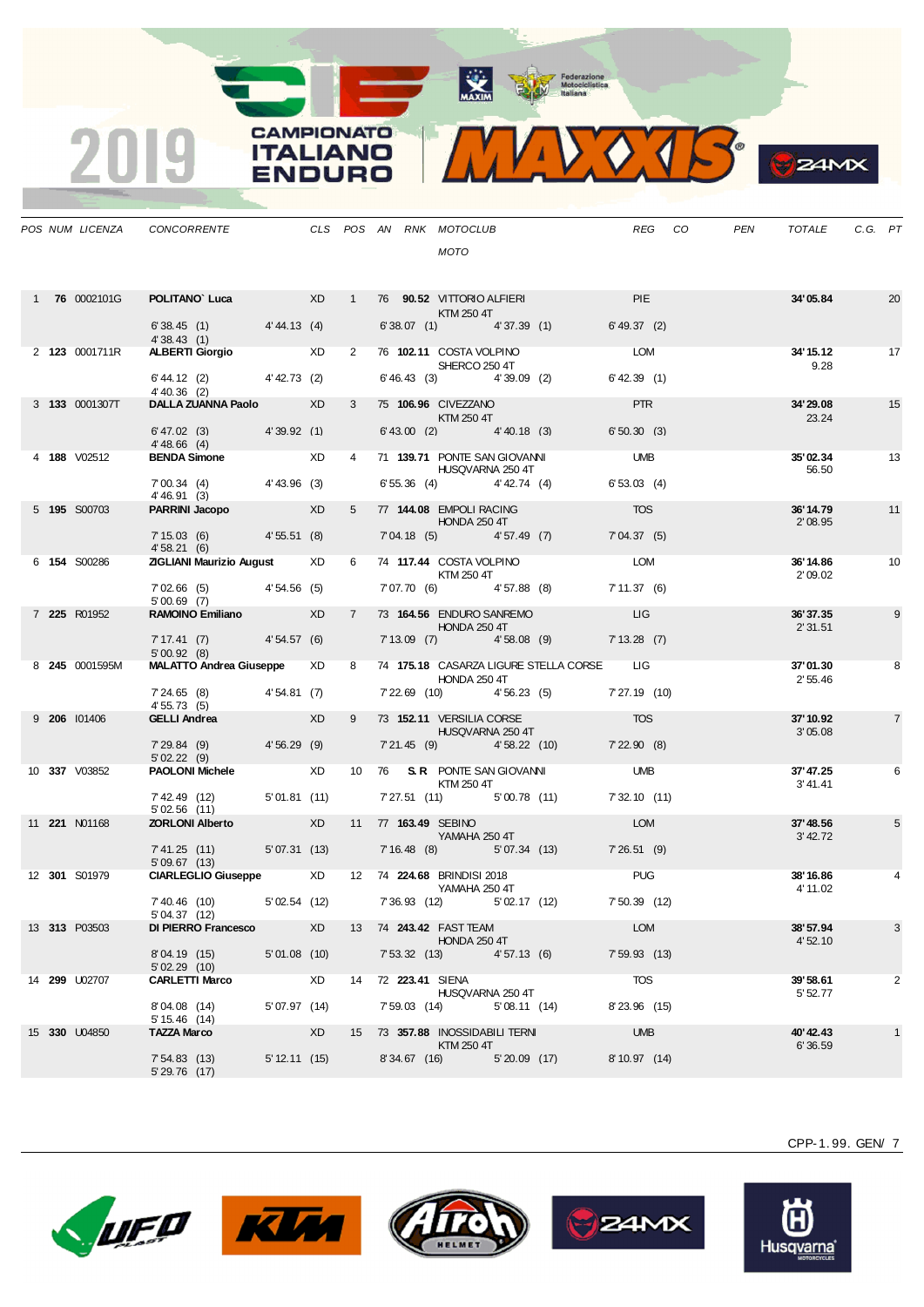Motociclistica

**CAMPIONATO** 

**ITALIANO** 

**ENDURO** 

2019



|  |                      | POS NUM LICENZA CONCORRENTE CLS POS AN RNK MOTOCLUB                             |                      |                |  | <b>MOTO</b>                                                                                                                                                                                                                                                  |                                           |                       | REG CO | PEN | TOTALE                | C.G. PT |                |
|--|----------------------|---------------------------------------------------------------------------------|----------------------|----------------|--|--------------------------------------------------------------------------------------------------------------------------------------------------------------------------------------------------------------------------------------------------------------|-------------------------------------------|-----------------------|--------|-----|-----------------------|---------|----------------|
|  |                      |                                                                                 |                      |                |  |                                                                                                                                                                                                                                                              |                                           |                       |        |     |                       |         |                |
|  | 16 319 Q04103        | <b>GUIDOTTI Mirco</b> XD 16 76 270.30 ALTA VALLE RENO                           |                      |                |  | YAMAHA 250 4T                                                                                                                                                                                                                                                |                                           | <b>EMI</b>            |        |     | 40'56.43<br>6'50.59   |         |                |
|  |                      | 8' 11.16 (16) 5' 20.94 (17)<br>5' 27.26 (16)                                    |                      |                |  |                                                                                                                                                                                                                                                              | 8'04.54 (15) 5'19.30 (16) 8'33.23 (17)    |                       |        |     |                       |         |                |
|  | 17 314 H00115        | PREDELLA Stefano XD 17 74 245.28 SEBINO                                         |                      |                |  | HONDA 250 4T                                                                                                                                                                                                                                                 |                                           | <b>LOM</b>            |        |     | 41'29.51<br>7' 23.67  |         |                |
|  |                      | 8'32.62 (17) 5'16.51 (16) 8'36.60 (17) 5'12.62 (15) 8'33.14 (16)<br>5'18.02(15) |                      |                |  |                                                                                                                                                                                                                                                              |                                           |                       |        |     |                       |         |                |
|  |                      |                                                                                 |                      |                |  | Expert 450                                                                                                                                                                                                                                                   |                                           |                       |        |     |                       |         |                |
|  | 1 <b>144 U05102</b>  | BERTOLAZZI Stefano XE 1 75 113.18 COSTA VOLPINO COM                             |                      |                |  |                                                                                                                                                                                                                                                              |                                           |                       |        |     | 34'26.96              |         | 20             |
|  |                      | $6'47.88$ (2) $4'47.15$ (3)                                                     |                      |                |  | <b>HUSQVARNA 450 4T</b>                                                                                                                                                                                                                                      | 6' 41.31 (1) 4' 44.72 (3) 6' 43.51 (1)    |                       |        |     |                       |         |                |
|  | 2 114 0001414G       | 4' 42.39 (1)<br>MAZZOLENI Carmelo XE                                            |                      | $\mathbf{2}$   |  |                                                                                                                                                                                                                                                              | 74 95.51 BERGAMO/SCUDERIA FULVIO NORE LOM |                       |        |     | 34'40.88<br>13.92     |         | 17             |
|  |                      | $6'46.87$ (1) $4'50.55$ (8)<br>4' 44.23 (2)                                     |                      |                |  | <b>KTM 350 4T</b>                                                                                                                                                                                                                                            | $6'44.06$ (2) $4'45.60$ (4) $6'49.57$ (2) |                       |        |     |                       |         |                |
|  | 3 127 L00097         | SILVESTRIN Mirko XE                                                             |                      | $3^{\circ}$    |  | 72 104.74 CIVEZZANO<br>SHERCO 300 4T                                                                                                                                                                                                                         |                                           | <b>PTR</b>            |        |     | 34' 55.31<br>28.35    |         | 15             |
|  |                      | $6'54.81$ (4) $4'45.21$ (1)<br>4' 47.95 (4)                                     |                      |                |  | $6'52.23$ (4) $4'43.49$ (2)                                                                                                                                                                                                                                  |                                           | 6'51.62(3)            |        |     |                       |         |                |
|  | 4 146 F00351         | MARCELLINI Michele XE                                                           |                      | $4 \quad$      |  | <b>BETA 390 4T</b>                                                                                                                                                                                                                                           | 72 113.86 PONTE SAN GIOVANNI UMB          |                       |        |     | 34'56.63<br>29.67     |         | 13             |
|  |                      | $6'52.52(3)$ $4'47.76(5)$<br>4' 46.29(3)                                        |                      |                |  | $6'54.16$ (5) $4'42.35$ (1)                                                                                                                                                                                                                                  |                                           | 6'53.55(5)            |        |     |                       |         |                |
|  | 5 164 C01638         | ROSSI Giordano XE                                                               |                      | 5 <sub>5</sub> |  | 73 122.72 NAVE<br><b>KTM 350 4T</b>                                                                                                                                                                                                                          |                                           | LOM                   |        |     | 35'20.16<br>53.20     |         | 11             |
|  |                      | 7' 14.77 (10) 4' 47.36 (4)<br>4'49.76 (5)                                       |                      |                |  | $6' 47.74$ (3) $4' 48.34$ (6)                                                                                                                                                                                                                                |                                           | 6'52.19(4)            |        |     |                       |         |                |
|  | 6 219 L01121         | TOFFOLO Ezio XE                                                                 |                      |                |  | 6 75 163.16 ALBATROS<br><b>KTM 350 4T</b>                                                                                                                                                                                                                    |                                           | FVG                   |        |     | 35'45.24<br>1' 18.28  |         | 10             |
|  |                      | $6'59.32$ (7) $4'52.04$ (11)<br>4' 55.59 (10)                                   |                      |                |  | $6'55.52$ (6) $4'52.14$ (9)                                                                                                                                                                                                                                  |                                           | 7' 10.63 (10)         |        |     |                       |         |                |
|  | 7 145 0001466N       | <b>PAGANI Andrea</b>                                                            | $X$ $\overline{E}$   | $7^{\circ}$    |  | 72 113.85 CARSOLI ENDURO<br>$\blacksquare$ $\blacksquare$ $\blacksquare$ $\blacksquare$ $\blacksquare$ $\blacksquare$ $\blacksquare$ $\blacksquare$ $\blacksquare$ $\blacksquare$ $\blacksquare$ $\blacksquare$ $\blacksquare$ $\blacksquare$ $\blacksquare$ |                                           | ABR                   |        |     | 35' 45.85<br>1' 18.89 |         | 9              |
|  |                      | 6' 59.31 (6) 4' 50.63 (9)<br>4'51.59 (7)                                        |                      |                |  |                                                                                                                                                                                                                                                              | 7'09.76 (10) 4'50.95 (7) 7'03.61 (6)      |                       |        |     |                       |         |                |
|  | 8 357 0001780T       | <b>COSIM Renzo</b>                                                              | <b>Example 2</b> XE  | 8              |  | 71 164.94 PMT RACING<br><b>KTM 450 4T</b>                                                                                                                                                                                                                    |                                           | <b>TOS</b>            |        |     | 36'08.65<br>1'41.69   |         | 8              |
|  |                      | 7' 15.32 (11) 4' 53.71 (12)<br>4'51.28 (6)                                      |                      |                |  |                                                                                                                                                                                                                                                              | 7'08.42 (7) 4'51.58 (8) 7'08.34 (9)       |                       |        |     |                       |         |                |
|  | 9 171 100067         | <b>GALLO Andrea</b><br>7' 12.26 (9) 4' 49.39 (7) 7' 13.41 (11)                  | $X$ $\overline{E}$   |                |  | SHERCO 450 4T                                                                                                                                                                                                                                                | 9 76 127.97 VITTORIO ALFIERI              | PIE                   |        |     | 36' 12.48<br>1' 45.52 |         | $\overline{7}$ |
|  |                      | 4'54.47(8)                                                                      |                      |                |  |                                                                                                                                                                                                                                                              | 4'54.86 (11) 7'08.09 (8)                  |                       |        |     |                       |         |                |
|  | 10 257 100828        | LAI Davide                                                                      | <b>Example 25 XE</b> |                |  | 10 77 183.93 RUOTE ARTIGLIATE<br>KTM 350 4T<br>7'09.01 (9) 4'54.39 (10)                                                                                                                                                                                      |                                           | TOS<br>$7'13.64$ (11) |        |     | 36'18.96<br>1'52.00   |         | 6              |
|  | 11 238 P00366        | $7'09.14$ (8) $4'56.69$ (14)<br>4'56.09 (11)<br><b>PALMIERI Massimiliano</b> XE |                      |                |  | 11 71 171.87 CAEREVETUS                                                                                                                                                                                                                                      |                                           | LAZ                   |        |     | 36'29.37              |         | 5              |
|  |                      | 7' 15.59 (12)                                                                   | 4'48.79 (6)          |                |  | KTM 350 4T<br>7' 18.24 (12) 4' 47.74 (5)                                                                                                                                                                                                                     |                                           | $7'23.87$ (13)        |        |     | 2'02.41               |         |                |
|  | 12 202 S00839        | 4' 55.14 (9)<br><b>MESCIA Marzio</b>                                            | <b>Example 2</b>     |                |  | 12 72 147.97 GENTLEMEN MOTO CLUB                                                                                                                                                                                                                             |                                           | <b>LIG</b>            |        |     | 36'53.97              |         | 4              |
|  |                      | 7' 40.38 (17)                                                                   | 4'59.66 (17)         |                |  | HUSQVARNA 350 4T<br>7'08.65 (8) 4'57.10 (13)                                                                                                                                                                                                                 |                                           | 7'07.25(7)            |        |     | 2'27.01               |         |                |
|  | 13 <b>176</b> P05358 | 5'00.93(13)<br><b>SCIABOLA Nello</b>                                            | <b>Example 2</b>     |                |  | 13 73 132.15 RAGNI FABRIANO                                                                                                                                                                                                                                  |                                           | <b>MAR</b>            |        |     | 37' 14.77             |         | 3              |
|  |                      | 7'40.26 (16)                                                                    | 4'50.96 (10)         |                |  | <b>BETA 390 4T</b><br>7'21.95 (13) 4'57.07 (12)                                                                                                                                                                                                              |                                           | 7'22.87(12)           |        |     | 2' 47.81              |         |                |
|  |                      | $5'01.66$ (14)                                                                  |                      |                |  |                                                                                                                                                                                                                                                              |                                           |                       |        |     |                       |         |                |









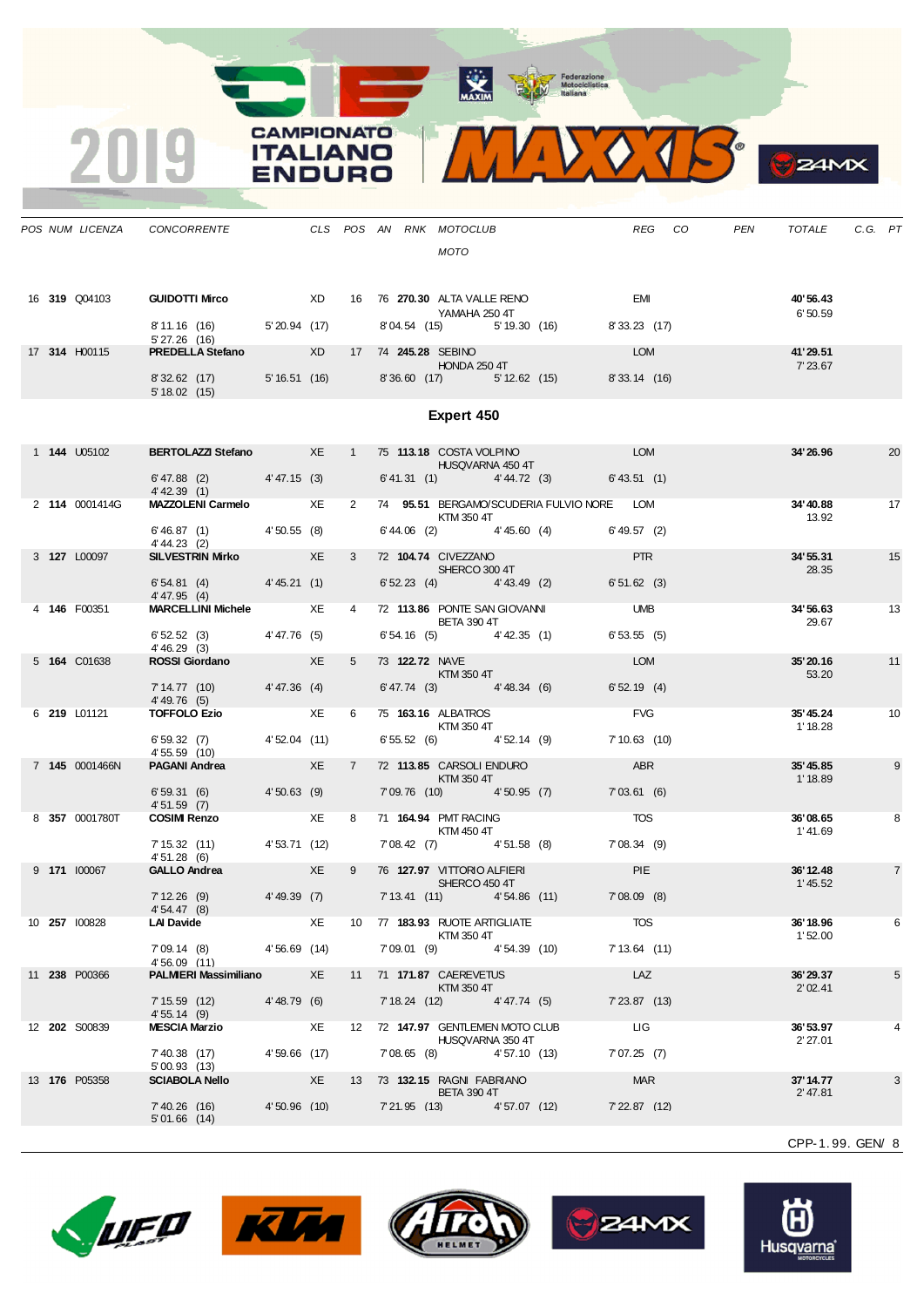Federazione<br>
Motociclistica<br>
Italiana

**MAXIM** 

**CAMPIONATO ITALIANO** 

RO



|              | POS NUM LICENZA      | CONCORRENTE                                                        |              |                |                |            | CLS POS AN RNK MOTOCLUB                                 |                |                                                  | REG                   | CO                          | <b>PEN</b> | TOTALE               | C.G. PT         |              |
|--------------|----------------------|--------------------------------------------------------------------|--------------|----------------|----------------|------------|---------------------------------------------------------|----------------|--------------------------------------------------|-----------------------|-----------------------------|------------|----------------------|-----------------|--------------|
|              |                      |                                                                    |              |                |                |            | <b>MOTO</b>                                             |                |                                                  |                       |                             |            |                      |                 |              |
|              | 14 <b>241</b> C01435 | <b>TASSANO Roberto</b> XE                                          |              |                |                |            | 14 71 <b>172.85</b> CALVARI<br>HONDA 450 4T             |                |                                                  | <b>LIG</b>            |                             |            | 37'45.02<br>3' 18.06 |                 | 2            |
|              |                      | 7' 43.05 (19) 4' 56.70 (15)<br>5'00.38 (12)                        |              |                |                |            |                                                         |                | 7' 29.59 (14) 4' 57.21 (14)                      | 7'38.09(14)           |                             |            |                      |                 |              |
|              | 15 255 R04454        | <b>PETRACCA Marco XE</b>                                           |              |                |                |            | 15 73 182.83 PONTE SAN GIOVANNI<br><b>BETA 390 4T</b>   |                |                                                  | <b>UMB</b>            |                             |            | 38'05.64<br>3'38.68  |                 | $\mathbf{1}$ |
|              |                      | 7' 27.81 (13) 4' 56.24 (13)<br>$5' 17.71$ (18)                     |              |                |                |            | 7'32.27 (15) 5'01.92 (16)                               |                |                                                  | 7'49.69 (16)          |                             |            |                      |                 |              |
|              | 16 251 R02201        | <b>CAMPRIANI Stefano</b> XE                                        |              |                |                |            | 16 77 <b>178.64</b> VALDISIEVE<br>KTM 350 4T            |                |                                                  | <b>TOS</b>            |                             |            | 38'32.84<br>4'05.88  |                 |              |
|              |                      | 7' 42.53 (18) 4' 59.29 (16)<br>5'08.35(16)                         |              |                |                |            | 7' 39.52 (16) 4' 59.52 (15)                             |                |                                                  | 8'03.63(17)           |                             |            |                      |                 |              |
|              | 17 290 U05094        | QUARTERONI Matteo XE                                               |              |                |                |            | 17 77 215.12 TRIAL GAS E FRIZIONE<br><b>BETA 350 4T</b> |                |                                                  | <b>Example 19 UMB</b> |                             |            | 38'37.61<br>4' 10.65 |                 |              |
|              |                      | 7'38.80 (15) 5'08.96 (19)<br>5'07.73 (15)                          |              |                |                |            | 7' 52.19 (18) 5' 07.60 (18)                             |                |                                                  | $7'$ 42.33 (15)       |                             |            |                      |                 |              |
|              | 18 288 M00573        | <b>TINTI Fabio</b>                                                 | XE XE        |                |                |            | 18 72 211.06 MOTOPANTEGANE<br>HUSQVARNA 350 4T          |                |                                                  | <b>EMI</b>            |                             |            | 40'36.70<br>6'09.74  |                 |              |
|              |                      | 8' 14.86 (20)<br>5'11.29(17)                                       | 5'26.03 (21) |                |                |            | 8' 19.42 (19) 5' 17.84 (19)                             |                |                                                  | 8'07.26 (18)          |                             |            |                      |                 |              |
|              | 19 296 T04742        | <b>BUFALINI Giacomo</b> XE                                         |              |                |                |            | 19 71 221.16 VERSILIA CORSE<br><b>HUSQVARNA 350 4T</b>  |                |                                                  | <b>TOS</b>            |                             |            | 41'36.22<br>7'09.26  |                 |              |
|              |                      | 8'20.76 (21) 5'24.27 (20)<br>5'21.82(19)                           |              |                |                |            | 8'36.21 (20) 5'31.27 (20)                               |                |                                                  | 8'21.89 (19)          |                             |            |                      |                 |              |
|              | 20 326 N02409        | <b>GIACHETTI Willy XE XE</b>                                       |              |                |                |            | 20 73 307.49 ENDUROLOGY<br>HUSQVARNA 350 4T             |                |                                                  | <b>LOM</b>            |                             | 10.00      | 44'08.01<br>9' 41.05 |                 |              |
|              |                      | 8'28.98 (22) 5'56.26 (22) 8'49.55 (21) 5'43.30 (21)<br>6'01.81(20) |              |                |                |            |                                                         |                |                                                  | 8'58.11 (20)          |                             |            |                      |                 |              |
| NON ARRIVATI |                      |                                                                    |              |                |                |            |                                                         |                |                                                  |                       |                             |            |                      |                 |              |
|              | <b>121 P01160</b>    | <b>BRISIGOTTI Michele</b> XE                                       |              |                |                |            | <b>75 100.91 TITANO</b>                                 |                |                                                  |                       | MAR RIT ET2 - ENDURO TEST 2 |            |                      |                 |              |
|              |                      | 6' 56.70 (5) 4' 46.72 (2)                                          |              |                |                |            | TM 300 4T                                               |                |                                                  |                       |                             |            |                      |                 |              |
|              | 253 S02327           | TRAVERSARO Aldo XE                                                 |              |                |                |            | <b>BETA 350 4T</b>                                      |                | 71 182.36 TIGULLIO MOTOR CLUB LIG RIT CO2 - CO 2 |                       |                             |            |                      |                 |              |
|              |                      | 7' 34.83 (14) 5' 02.84 (18)                                        |              |                |                |            | 7'47.17 (17) 5'02.62 (17)                               |                |                                                  |                       |                             |            |                      |                 |              |
|              |                      |                                                                    |              |                |                |            | Veteran 2 tempi                                         |                |                                                  |                       |                             |            |                      |                 |              |
|              | 1 <b>132</b> U02324  | GRANOCCHIA Giampiero V2 1 70 106.28 F. PIETRINFERNI                |              |                |                |            | KTM 250 2T                                              |                |                                                  | <b>ABR</b>            |                             |            | 35'02.57             |                 | 20           |
|              |                      | 7'00.77 (3) 4'46.87 (3)<br>4' 43.12 (1)                            |              |                |                |            |                                                         |                | $6'55.77$ (2) $4'44.83$ (2)                      | 6'51.21(1)            |                             |            |                      |                 |              |
|              | 2 166 G02358         | SIMONETTI Renzo V2                                                 |              |                |                |            | HUSQVARNA 300 2T                                        |                | 2 70 126.03 MOTO CLUB LA GUARDIA LIG             |                       |                             |            | 35'10.87<br>8.30     | $\overline{17}$ |              |
|              |                      | 6'55.52(1)<br>$4' 49.68$ (3)                                       | 4'54.23 (6)  |                |                |            | 6'52.47(1)                                              | $4' 46.76$ (4) |                                                  | 6'52.21(2)            |                             |            |                      |                 |              |
|              | 3 <b>152</b> U02392  | <b>ZANATTA Ivo</b>                                                 |              | V <sub>2</sub> | 3              |            | 70 116.06 TRIESTE<br>HUSQVARNA 300 2T                   |                |                                                  | <b>FVG</b>            |                             |            | 35'38.14<br>35.57    |                 | 15           |
|              |                      | 7'05.29(4)<br>4'51.02(4)                                           | 4'45.64(2)   |                |                | 7'03.00(3) |                                                         | $4' 45.84$ (3) |                                                  | 7'07.35(3)            |                             |            |                      |                 |              |
|              | 4 223 G04405         | <b>ANTOCI Massimo</b>                                              |              | V <sub>2</sub> | 4              |            | 69 164.21 LAGO D'ISEO<br><b>BETA 250 2T</b>             |                |                                                  | <b>LOM</b>            |                             |            | 35' 51.20<br>48.63   |                 | 13           |
|              |                      | 7'14.72(6)<br>4'47.67 (2)                                          | 4'45.02(1)   |                |                | 7'03.86(4) |                                                         | 4'44.60(1)     |                                                  | 7' 15.33(4)           |                             |            |                      |                 |              |
|              | 5 125 H02490         | <b>MASTROPIETRO Ubaldo</b> V2                                      |              |                | 5 <sub>5</sub> |            | 68 102.50 CAEREVETUS                                    |                |                                                  | LAZ                   |                             |            | 36'22.50             |                 | 11           |

CPP-1. 99. GEN/ 9

**24MX** 



7' 00.32 (2)<br>5' 07.31 (9)





7' 00.32 (2) 4' 47.22 (4) 7' 03.91 (5) 4' 47.33 (5) 7' 36.41 (7)



**KTM 300 2T**  $\blacksquare$  1' 19.93

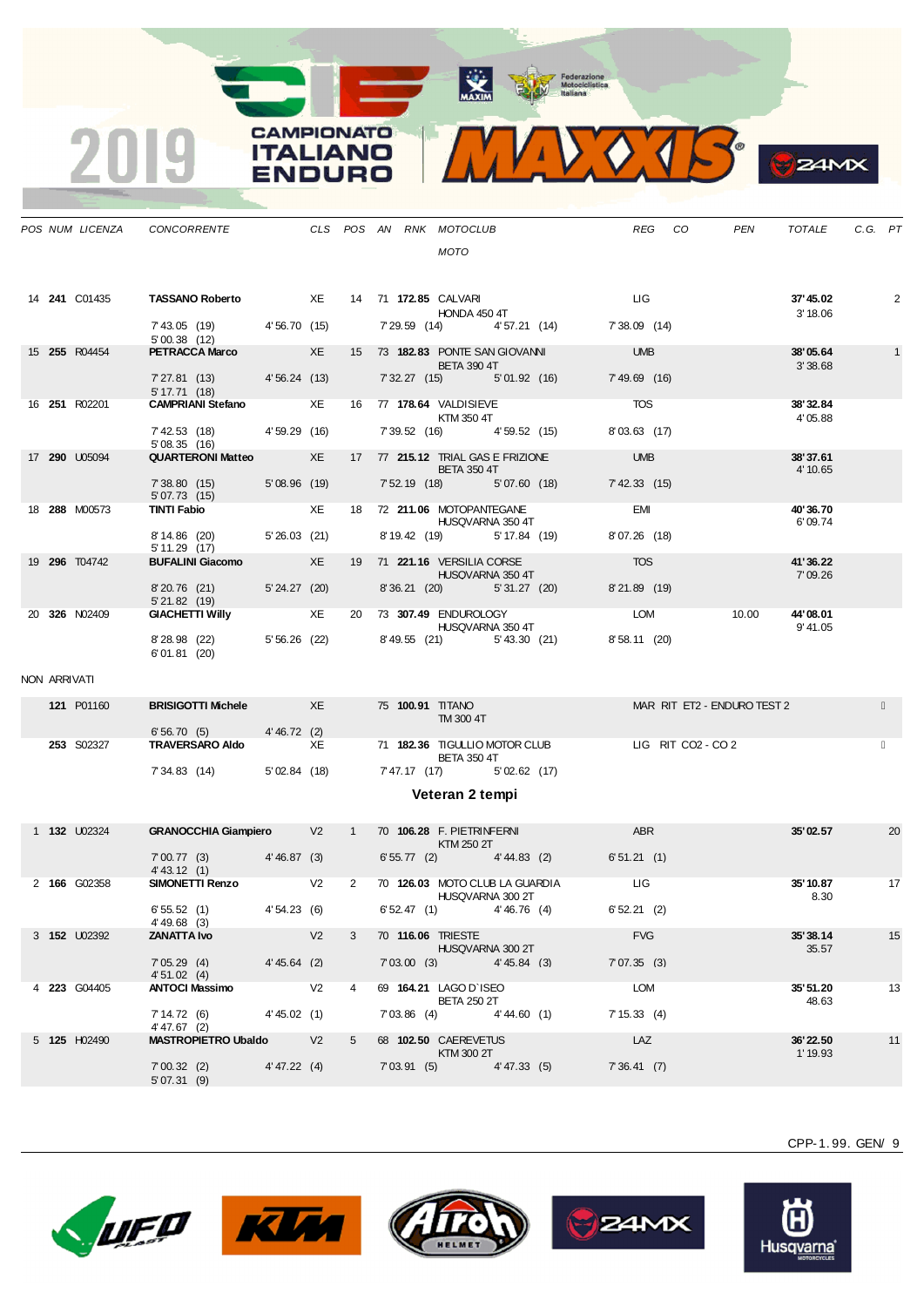

|              | POS NUM LICENZA | <b>CONCORRENTE</b>                        |              |                |                   |  | CLS POS AN RNK MOTOCLUB                        |                 | <b>REG</b>     | CO                         | <b>PEN</b> | <b>TOTALE</b>         | C.G. PT |                |
|--------------|-----------------|-------------------------------------------|--------------|----------------|-------------------|--|------------------------------------------------|-----------------|----------------|----------------------------|------------|-----------------------|---------|----------------|
|              |                 |                                           |              |                |                   |  | <b>MOTO</b>                                    |                 |                |                            |            |                       |         |                |
|              | 6 226 U01734    | <b>LOMBARDINI Paolo</b>                   | $\sqrt{2}$   |                | 6                 |  | 68 164.91 SIENA<br><b>BETA 300 2T</b>          |                 | <b>TOS</b>     |                            |            | 36'29.61<br>1'27.04   |         | 10             |
|              |                 | $7'20.53$ (8) $4'51.55$ (5)<br>4'55.92(5) |              |                |                   |  | 7' 10.44 (6)                                   | 4'53.41 (6)     | 7' 17.76 (5)   |                            |            |                       |         |                |
|              | 7 182 0001380H  | <b>GRAMMATICA Massimo V2</b>              |              |                | $7^{\circ}$       |  | 69 135.98 COSTA VOLPINO<br>KTM 300 2T          |                 | <b>LOM</b>     |                            |            | 37'06.06<br>2'03.49   |         | 9              |
|              |                 | 5'05.88(9)<br>7'19.34(7)<br>5'02.46(6)    |              |                |                   |  | $7' 13.27$ (7)                                 | 5'05.71(8)      | 7'19.40(6)     |                            |            |                       |         |                |
|              | 8 222 0004603A  | <b>OCCHIALINI Andrea</b>                  |              | V <sub>2</sub> | 8                 |  | 70 163.55 ALTA VALLE RENO<br>HUSQVARNA 250 2T  |                 | <b>EMI</b>     |                            |            | 37' 12.65<br>2' 10.08 |         | 8              |
|              |                 | 7'14.07(5)<br>$5'06.68$ (8)               | 4'57.20 (7)  |                |                   |  | 7' 18.18 (8)                                   | $4'58.66$ (7)   | 7'37.86 (8)    |                            |            |                       |         |                |
|              | 9 236 G00217    | <b>PEGORIN Lorenzo</b>                    |              | V <sub>2</sub> | 9                 |  | 69 170.52 TRIAL DAVID FORNAROLI<br>KTM 300 2T  |                 | <b>EMI</b>     |                            |            | 38' 18.01<br>3' 15.44 |         |                |
|              |                 | 7'37.68(10)<br>5'04.14(7)                 | 5'04.11(8)   |                |                   |  | 7' 34.70 (10)                                  | 5'08.74(9)      | 7' 48.64 (10)  |                            |            |                       |         |                |
|              | 10 281 Q03407   | <b>DAPIT Paolo</b>                        |              | V <sub>2</sub> | 10                |  | 70 201.11 GEMONA<br>HUSQVARNA 300 2T           |                 | <b>FVG</b>     |                            |            | 39'07.61<br>4'05.04   |         | $\overline{7}$ |
|              |                 | 7'52.05(12)<br>$5'$ 23.27 $(12)$          | 5'20.17(12)  |                |                   |  | 7' 30.40 (9)                                   | 5' 19.42 (12)   | 7' 42.30(9)    |                            |            |                       |         |                |
|              | 11 232 G01419   | <b>VOLPATO Silvio</b>                     |              | V <sub>2</sub> | 11                |  | 68 168.49 ENDURO SANREMO<br><b>BETA 300 2T</b> |                 | LIG            |                            |            | 39'08.31<br>4'05.74   |         | 6              |
|              |                 | 7' 45.47 (11)<br>5'16.64(11)              | 5'10.36(11)  |                |                   |  | 7'48.06 (11)                                   | $5' 15.22$ (11) | $7'52.56$ (11) |                            |            |                       |         |                |
|              | 12 331 Q04203   | <b>DIONISI Daniele</b>                    |              | V <sub>2</sub> | $12 \overline{ }$ |  | 70 364.79 MOTORACE TREVIGLIO<br>KTM 300 2T     |                 | <b>LOM</b>     |                            |            | 39' 17.20<br>4' 14.63 |         | 5              |
|              |                 | 7' 29.70 (9)<br>$5' 15.17$ (10)           | 5'07.64 (10) |                |                   |  | 8'07.71 (12)                                   | 5' 14.35 (10)   | 8'02.63 (12)   |                            |            |                       |         |                |
| NON ARRIVATI |                 |                                           |              |                |                   |  |                                                |                 |                |                            |            |                       |         |                |
|              | 210 101592      | CANCIAL LI Marco                          |              | $\sqrt{2}$     |                   |  | $60.22010$ VALDICIEVE                          |                 |                | TOP DIT ET? ENDLIDO TERT ? |            |                       |         |                |

**CAMPIONATO** 

**ITALIANO** 

**ENDURO** 

2019

| 310 L01582 | <b>CANCIALLI Marco</b> | V <sub>2</sub>    | 69 239.10 VALDISIEVE |                    | TOS RIT ET3 - ENDURO TEST 3 |  |
|------------|------------------------|-------------------|----------------------|--------------------|-----------------------------|--|
|            |                        |                   |                      | <b>BETA 250 2T</b> |                             |  |
|            | 8' 44.63(13)           | $5'$ 22.73 $(13)$ | 8'39.76(13)          | 5'26.80(13)        |                             |  |
|            |                        |                   | $\cdots$             |                    |                             |  |

## **Veteran 4 tempi**

| 1 <b>129 Q03107</b> | <b>PETRACCA Marco</b>       |              | V <sub>4</sub> |                | 70 105.58 AZEGLIO<br>KTM 350 4T                |                | <b>PIE</b>  | 34'28.88             | 20 |
|---------------------|-----------------------------|--------------|----------------|----------------|------------------------------------------------|----------------|-------------|----------------------|----|
|                     | 6' 47.75(1)<br>4'50.11(2)   | 4'47.06 (2)  |                |                | 6'37.07(1)                                     | $4' 43.60$ (2) | 6' 43.29(1) |                      |    |
| 2 169 Q03541        | <b>ROMANIELLO Fabio</b>     |              | V <sub>4</sub> | 2              | 70 126.64 CAEREVETUS<br>KTM 350 4T             |                | LAZ         | 35'08.14<br>39.26    | 17 |
|                     | 7'04.81(4)<br>4' 46.11 (1)  | 4' 42.97 (1) |                |                | 6'54.42(2)                                     | 4' 41.13(1)    | 6'58.70(3)  |                      |    |
| 3 124 M01726        | <b>FERRARI Mariopaolo</b>   |              | V <sub>4</sub> | 3              | 70 102.35 PEGASO<br>KTM 350 4T                 |                | <b>TOS</b>  | 35' 17.94<br>49.06   | 15 |
|                     | 6'53.97(2)<br>4'50.57(3)    | 4'54.71(7)   |                |                | 6'56.25(3)                                     | $4' 49.23$ (4) | 6'53.21(2)  |                      |    |
| 4 147 P04000        | <b>LUZI Massimiliano</b>    |              | V <sub>4</sub> | $\overline{4}$ | 69 113.87 RAGNI FABRIANO<br><b>BETA 350 4T</b> |                | <b>MAR</b>  | 35'23.33<br>54.45    | 13 |
|                     | 7'01.71(3)<br>4'51.11(4)    | 4'47.44 (3)  |                |                | 6'57.41(4)                                     | 4'46.48(3)     | 6'59.18(4)  |                      |    |
| 5 184 S01489        | <b>MANGILI Roberto</b>      |              | V <sub>4</sub> | 5              | 69 137.37 GILERA CLUB ARCORE<br>KTM 250 4T     |                | <b>LOM</b>  | 35' 59.33<br>1'30.45 | 11 |
|                     | 7'06.63(5)<br>4'53.95(5)    | 4'51.33(5)   |                |                | 7'06.58(5)                                     | 4'52.70(6)     | 7'08.14(5)  |                      |    |
| 6 192 M00976        | <b>DE VITALIS Giorgio</b>   |              | V <sub>4</sub> | 6              | 69 141.46 GARDONE V.T.<br>HONDA 300 4T         |                | <b>LOM</b>  | 36'21.34<br>1'52.46  | 10 |
|                     | 7'09.15(6)<br>$4'57.69$ (8) | 4'54.79(8)   |                |                | 7'13.33(7)                                     | 4'54.04(7)     | 7'12.34(6)  |                      |    |









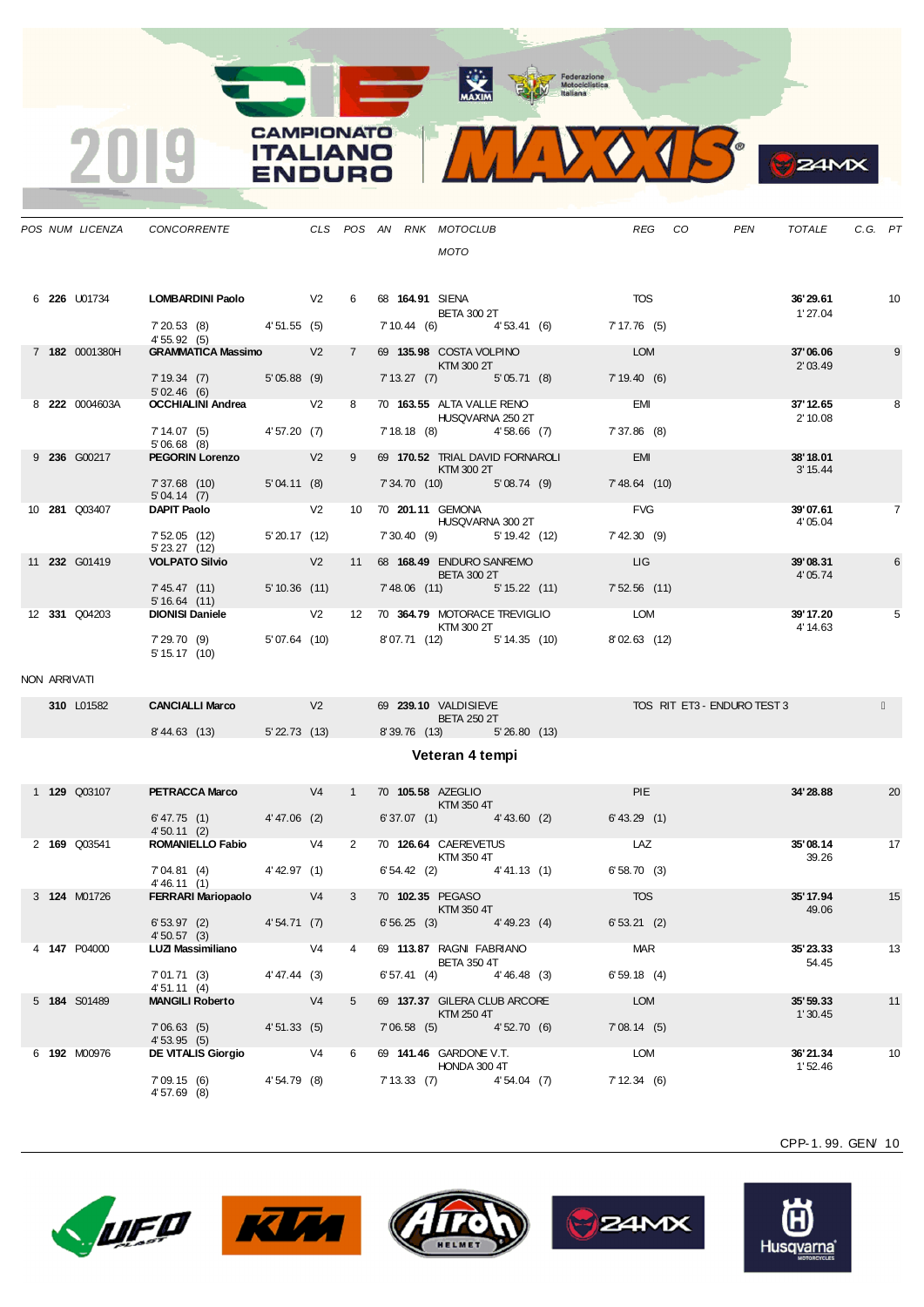

**B**Z4MX

|  |                 | POS NUM LICENZA CONCORRENTE                  |            |   |  | CLS POS AN RNK MOTOCLUB                            |                                           | REG           | CO | <b>PEN</b> | TOTALE                | C.G. PT |                |
|--|-----------------|----------------------------------------------|------------|---|--|----------------------------------------------------|-------------------------------------------|---------------|----|------------|-----------------------|---------|----------------|
|  |                 |                                              |            |   |  | <b>MOTO</b>                                        |                                           |               |    |            |                       |         |                |
|  |                 |                                              |            |   |  |                                                    |                                           |               |    |            |                       |         |                |
|  | 7 175 R04430    | <b>GOTI Diego</b>                            | $\sqrt{4}$ |   |  | 7 70 130.77 PEGASO                                 |                                           | <b>TOS</b>    |    |            | 36'31.09              |         | 9              |
|  |                 |                                              |            |   |  | KTM 250 4T                                         |                                           |               |    |            | 2'02.21               |         |                |
|  |                 | 7'16.08 (7) 4'51.50 (6)<br>4'56.47(6)        |            |   |  |                                                    | 7' 12.67 (6) 4' 59.17 (8) 7' 15.20 (7)    |               |    |            |                       |         |                |
|  | 8 295 S01252    | SIMONELLI Gianluigi V4                       |            | 8 |  | 70 221.12 BI&TI                                    |                                           | <b>LAZ</b>    |    |            | 36'45.01              |         | 8              |
|  |                 | $7'20.43$ (8) $4'51.12$ (4)                  |            |   |  | KTM 450 4T                                         | 7' 14.42 (8) 4' 51.36 (5) 7' 31.04 (8)    |               |    |            | 2' 16.13              |         |                |
|  |                 | 4'56.64(7)                                   |            |   |  |                                                    |                                           |               |    |            |                       |         |                |
|  | 9 218 G09013    | CONSOLINI Massimo V4                         |            | 9 |  | 68 161.71 ALTA VALLE RENO<br>KTM 350 4T            |                                           | <b>EMI</b>    |    |            | 37'48.91<br>3'20.03   |         | $\overline{7}$ |
|  |                 | 7'33.32 (10) 4'58.28 (10)                    |            |   |  |                                                    | 7'31.81 (9) 5'03.35 (10) 7'39.63 (10)     |               |    |            |                       |         |                |
|  | 10 270 S01096   | 5'02.52(9)<br>REPOSSI Ernesto V4             |            |   |  | 10 69 195.17 VALLI OLTREPO                         |                                           | <b>LOM</b>    |    |            | 38'33.69              |         | 6              |
|  |                 |                                              |            |   |  | KTM 500 4T                                         |                                           |               |    |            | 4'04.81               |         |                |
|  |                 | 7'28.00 (9) 4'57.60 (9)<br>5'08.78 (10)      |            |   |  |                                                    | 7' 33.30 (11) 4' 59.88 (9)                | 8' 26.13 (14) |    |            |                       |         |                |
|  | 11 263 0001082N | <b>FONTANA Fabio</b>                         | V4         |   |  | 11 70 189.48 GILERA CLUB ARCORE                    |                                           | <b>LOM</b>    |    |            | 38'59.61              |         | 5              |
|  |                 | 8'09.19 (13) 5'11.23 (12)                    |            |   |  | <b>HONDA 250 4T</b><br>7' 32.67 (10) 5' 13.74 (13) |                                           | 7'35.75(9)    |    |            | 4'30.73               |         |                |
|  |                 | 5' 17.03 (12)                                |            |   |  |                                                    |                                           |               |    |            |                       |         |                |
|  | 12 304 G09686   | GATTA Paolo V4                               |            |   |  |                                                    | 12 68 231.71 LA MARCA TREVIGIANA          | <b>VEN</b>    |    |            | 39'24.32              |         |                |
|  |                 | 8'02.70 (12) 5'12.07 (13)                    |            |   |  | KTM 250 4T<br>7' 48.99 (12) 5' 10.47 (11)          |                                           | 7' 59.74 (12) |    |            | 4' 55.44              |         |                |
|  |                 | 5'10.35(11)                                  |            |   |  |                                                    |                                           |               |    |            |                       |         |                |
|  | 13 248 G00280   | <b>DELLAI Roberto</b>                        | V4         |   |  | 13 70 176.85 CIVEZZANO<br>HUSQVARNA 450 4T         |                                           | <b>PTR</b>    |    |            | 39' 40.35<br>5' 11.47 |         | 3              |
|  |                 | 7' 54.20 (11) 5' 16.68 (14)                  |            |   |  |                                                    | 7' 55.11 (13) 5' 15.65 (14) 7' 46.70 (11) |               |    |            |                       |         |                |
|  | 14 312 Q01908   | 5'32.01(15)<br>CATONI Stefano V4             |            |   |  | 14 70 242.66 SPOLETO                               |                                           | <b>UMB</b>    |    |            | 40'26.34              |         | $\overline{2}$ |
|  |                 |                                              |            |   |  | KTM 350 4T                                         |                                           |               |    |            | 5' 57.46              |         |                |
|  |                 | 8' 10.25 (14) 5' 09.15 (11)                  |            |   |  |                                                    | 8'06.64 (14) 5'12.76 (12)                 | 8'25.01 (13)  |    |            |                       |         |                |
|  | 15 322 N00381   | $5'$ 22.53 $(13)$<br><b>BOSIO Ludovico</b>   | V4         |   |  | 15 69 289.59 VALLE STAFFORA                        |                                           | <b>LOM</b>    |    |            | 42' 12.38             |         | $\mathbf{1}$   |
|  |                 |                                              |            |   |  | HUSQVARNA 250 4T                                   |                                           |               |    |            | 7' 43.50              |         |                |
|  |                 | 8'44.52 (15) 5'23.65 (15)                    |            |   |  |                                                    | 8'31.33 (15) 5'26.62 (15) 8'41.12 (15)    |               |    |            |                       |         |                |
|  | 16 327 T01574   | 5'25.14(14)<br>CARNESECCA Paolo V4           |            |   |  |                                                    | 16 68 320.34 ENDURO SANREMO LIG           |               |    |            | 47'39.19              |         |                |
|  |                 |                                              |            |   |  | HUSQVARNA 350 4T                                   |                                           |               |    |            | 13' 10.31             |         |                |
|  |                 | 9'20.51 (16) 5'45.11 (16)<br>$6' 13.98$ (16) |            |   |  |                                                    | 10'07.13 (16) 5'53.38 (16) 10'19.08 (16)  |               |    |            |                       |         |                |

**CAMPIONATO** 

**ITALIANO** 

**ENDURO** 

2019

## **Superveteran 2 tempi**

|  | 1 174 0001577A | <b>GANDOLFO Luca</b>          |                | W <sub>2</sub> |             | 67 129.54 CALVARI<br>KTM 300 2T               |              | LIG            | 35'45.03             | 20 |
|--|----------------|-------------------------------|----------------|----------------|-------------|-----------------------------------------------|--------------|----------------|----------------------|----|
|  |                | 7'03.89(1)<br>4'58.96(2)      | 4'54.37(2)     |                |             | 6'54.93(1)                                    | 4'54.40(2)   | 6'58.48(1)     |                      |    |
|  | 2 183 Q04196   | <b>CAPICCHIONI Marino</b>     |                | W <sub>2</sub> | 2           | 67 136.51<br><b>TITANO</b><br>KTM 300 2T      |              | <b>MAR</b>     | 35' 57.99<br>12.96   | 17 |
|  |                | 7'05.27(2)<br>4'54.02(1)      | $4' 49.86$ (1) |                |             | 7'09.74(2)                                    | 4'52.23(1)   | 7'06.87(2)     |                      |    |
|  | 3 198 0001555Z | <b>STOLFI Fabio</b>           |                | W <sub>2</sub> | 3           | 66 145.72 TITANO<br>KTM 250 2T                |              | <b>MAR</b>     | 37'07.78<br>1'22.75  | 15 |
|  |                | 7'19.63(3)<br>5'00.44(3)      | 4'55.14(3)     |                |             | 7'18.42(3)                                    | 4'58.45(3)   | 7'35.70(3)     |                      |    |
|  | 4 246 0002028B | <b>BOSCHINI Corrado</b>       |                | W <sub>2</sub> | 4           | 64 175.45 SEBINO<br>HUSQVARNA 250 2T          |              | <b>LOM</b>     | 38'28.76<br>2' 43.73 | 13 |
|  |                | 7'30.23(4)<br>5' 13.82(6)     | 5'09.44(7)     |                |             | 7'34.66(4)                                    | 5' 11.32 (7) | 7'49.29(5)     |                      |    |
|  | 5 280 P00117   | <b>SECOMANDI Mauro</b>        |                | W <sub>2</sub> | $5^{\circ}$ | 64 201.10 VAL SAN MARTINO<br>HUSQVARNA 250 2T |              | <b>LOM</b>     | 38'29.67<br>2' 44.64 | 11 |
|  |                | 7' 42.13(7)<br>$5' 11.27$ (4) | $5'07.99$ (6)  |                |             | 7'35.71(5)                                    | 5'03.47(4)   | $7' 49.10$ (4) |                      |    |
|  |                |                               |                |                |             |                                               |              |                |                      |    |









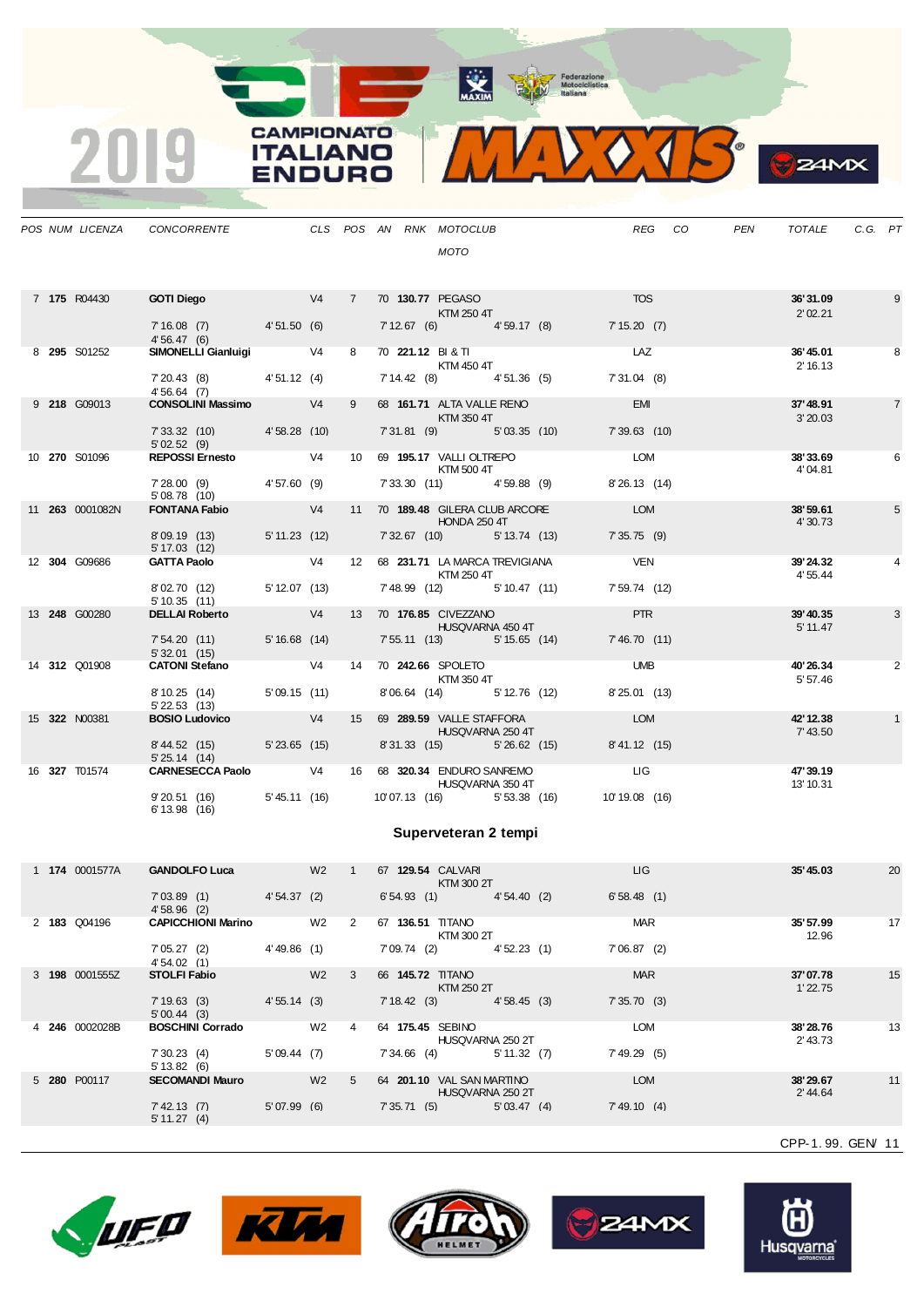CAMPIONATO **ITALIANO** 

INIDC













Husq<u>varna</u>

CPP-1. 99. GEN/ 12

 $24M<sub>X</sub>$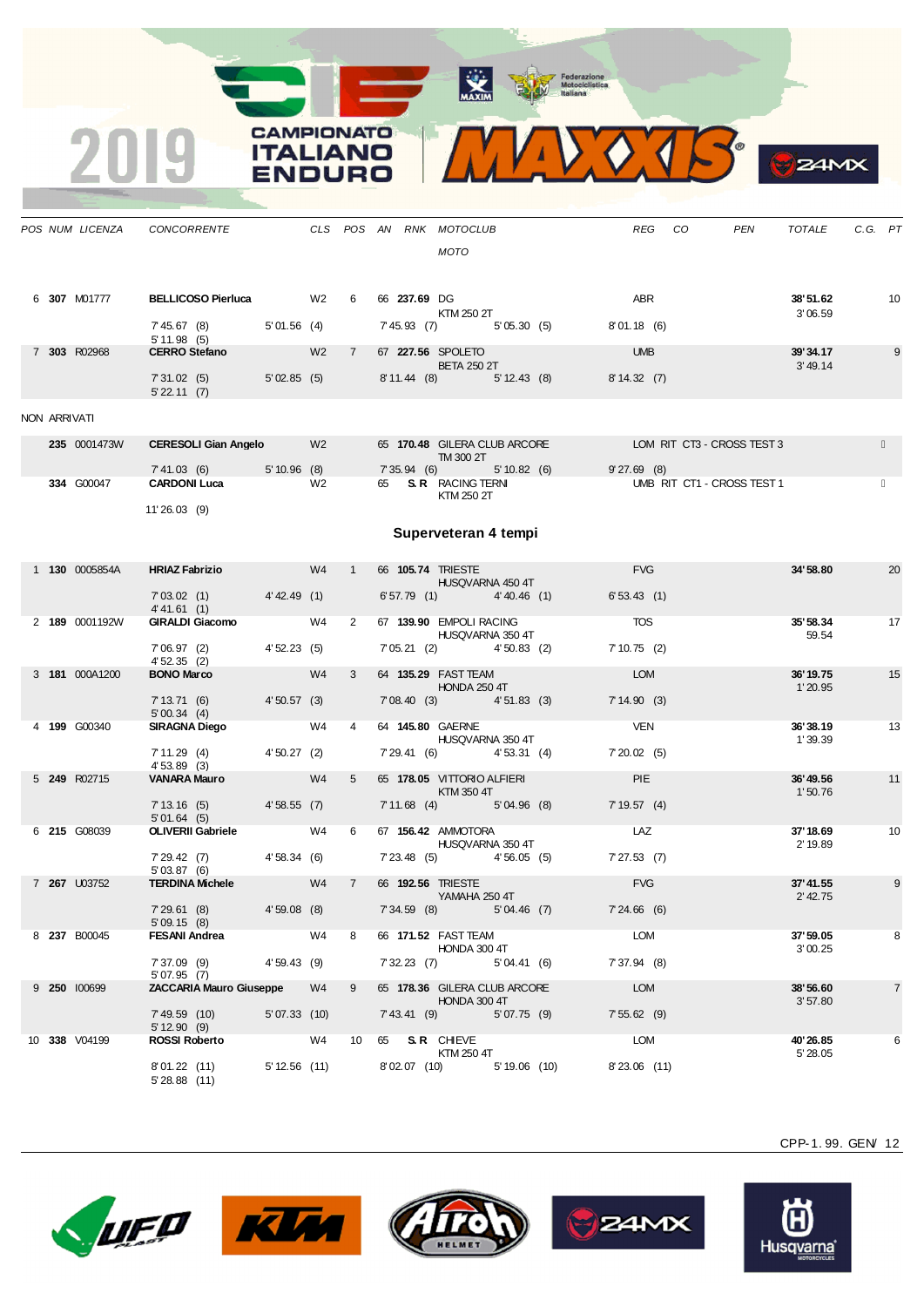X

CAMPIONATO **ITALIANO** 

INIDO













CPP-1. 99. GEN/ 13

 $24MX$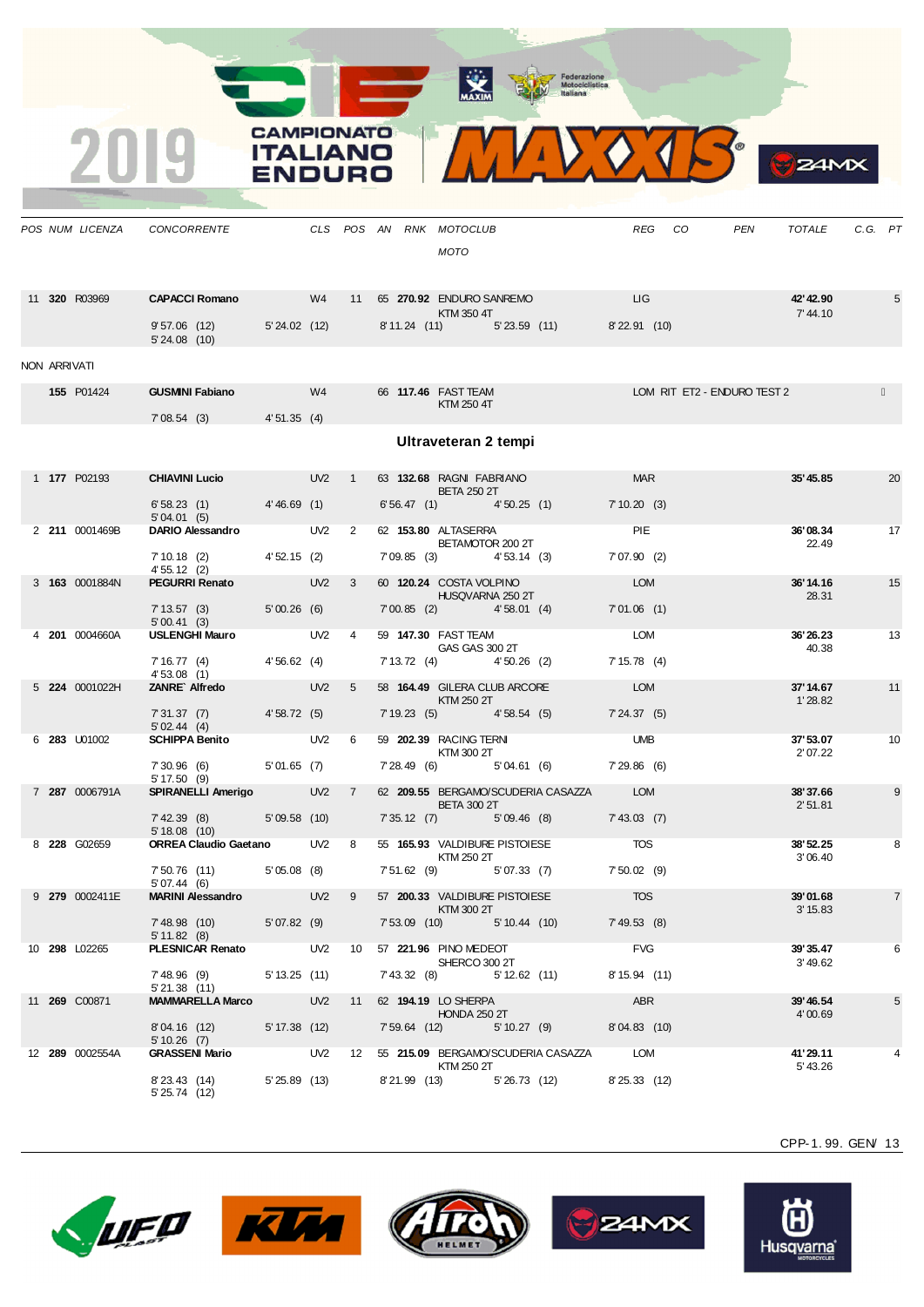**WAXIM** Federazione<br>
Motociclistica<br>
Italiana



*POS NUM LICENZA CONCORRENTE CLS POS AN RNK MOTOCLUB REG CO PEN TOTALE C.G. PT*

|  |                |                                                       |              |       |                         |                       | MOTO                                                                                                                                                                                                                             |                                              |                            |                |
|--|----------------|-------------------------------------------------------|--------------|-------|-------------------------|-----------------------|----------------------------------------------------------------------------------------------------------------------------------------------------------------------------------------------------------------------------------|----------------------------------------------|----------------------------|----------------|
|  | 13 329 100862  | LANZAFAME Cosimo UV2 13 58 327.68 PELORO              |              |       |                         |                       | KTM 250 2T                                                                                                                                                                                                                       | <b>SIC</b>                                   | 43'21.55<br>7' 35.70       | 3              |
|  |                | 8' 13.41 (13) 5' 27.36 (14)<br>5'50.92(13)            |              |       |                         |                       |                                                                                                                                                                                                                                  | $9'24.98$ (14) $5'35.74$ (13) $8'49.14$ (13) |                            |                |
|  | NON ARRIVATI   |                                                       |              |       |                         |                       |                                                                                                                                                                                                                                  |                                              |                            |                |
|  | 231 P00110     | <b>PROIETTI Gianmario</b> UV2                         |              |       |                         | <b>Contract</b>       | 63 167.85 GRAFFIGNANO 1989<br>HUSQVARNA 250 2T                                                                                                                                                                                   |                                              | LAZ RIT CT2 - CROSS TEST 2 |                |
|  | 332 0005429A   | 7' 22.68 (5) 4' 56.03 (3)<br>ANTONUCCIO Francesco UV2 |              |       |                         | 7'56.25(11)           | 51 434.03 ROCCAVALDINA                                                                                                                                                                                                           |                                              | SIC RIT CT2 - CROSS TEST 2 |                |
|  |                | 9'57.36 (15) 5'30.95 (15)                             |              |       |                         | $9'59.05$ (15)        | <b>BETA 300 2T</b>                                                                                                                                                                                                               |                                              |                            |                |
|  |                |                                                       |              |       |                         |                       | Ultraveteran 4 tempi                                                                                                                                                                                                             |                                              |                            |                |
|  |                |                                                       |              |       |                         |                       |                                                                                                                                                                                                                                  |                                              |                            |                |
|  | 1 161 M01249   | <b>BENETTI Fabio</b> UV4 1                            |              |       |                         | 63 118.86 FAST TEAM   | $\blacksquare$ $\blacksquare$ $\blacksquare$ $\blacksquare$ $\blacksquare$ $\blacksquare$ $\blacksquare$ $\blacksquare$ $\blacksquare$ $\blacksquare$ $\blacksquare$ $\blacksquare$ $\blacksquare$ $\blacksquare$ $\blacksquare$ | <b>LOM</b>                                   | 35'27.84                   | 20             |
|  |                | 7'00.69 (1) 4'44.58 (1)<br>4' 49.94 (1)               |              |       |                         |                       | 7'02.70 (3) 4'44.88 (1)                                                                                                                                                                                                          | 7'05.05(2)                                   |                            |                |
|  | 2 185 0001842T | <b>MOSCONE Giancarlo</b> UV4 2                        |              |       |                         | 60 138.32 LO SHERPA   | <b>HONDA 250 4T</b>                                                                                                                                                                                                              | ABR                                          | 35'53.38<br>25.54          | 17             |
|  |                | 7' 14.61 (4) 4' 45.96 (2)<br>4'53.23(4)               |              |       |                         |                       | $7'02.59$ (2) $4'49.96$ (2)                                                                                                                                                                                                      | 7'07.03(3)                                   |                            |                |
|  | 3 170 0001282T | <b>MULAS Franco</b>                                   | <b>UV4</b>   |       | $\overline{\mathbf{3}}$ |                       | 62 127.08 VALDIBURE PISTOIESE<br>HUSQVARNA 350 4T                                                                                                                                                                                | <b>TOS</b>                                   | 35' 57.52<br>29.68         | 15             |
|  |                | 7'15.72(5)<br>4'52.51(2)                              | 4'52.94(5)   |       |                         |                       | 7'01.01 (1) 4'51.97 (4)                                                                                                                                                                                                          | 7'03.37(1)                                   |                            |                |
|  | 4 168 G02307   | <b>BAZZURRI Sergio</b>                                |              | UV4   | $\overline{4}$          |                       | 59 126.49 RAGNI FABRIANO<br>HUSQVARNA 350 4T                                                                                                                                                                                     | <b>MAR</b>                                   | 36'09.50<br>41.66          | 13             |
|  |                | $7'11.37$ (2) $4'51.50$ (4)<br>4'53.16(3)             |              |       |                         |                       | 7' 06.91 (5) 4' 50.59 (3)                                                                                                                                                                                                        | 7'15.97(5)                                   |                            |                |
|  | 5 165 0001049C | <b>CHIESA Massimo</b> UV4 5                           |              |       |                         |                       | 63 122.80 FAST TEAM<br>KTM 350 4T                                                                                                                                                                                                | <b>LOM</b>                                   | 36' 15.57<br>47.73         | 11             |
|  |                | 7'12.09(3)<br>4'56.67(6)                              | 4'53.11 (7)  |       |                         |                       | 7'05.67 (4) 4'54.01 (7)                                                                                                                                                                                                          | 7'14.02(4)                                   |                            |                |
|  | 6 77 0003190A  | <b>FATTORI Remo</b>                                   |              | UV4 6 |                         | 57 120.28 LAGO D'ISEO | HUSQVARNA 350 4T                                                                                                                                                                                                                 | <b>LOM</b>                                   | 36'39.29<br>1' 11.45       | 10             |
|  |                | 7' 22.34 (6)<br>5'02.24(10)                           | 4'50.25 (3)  |       |                         |                       | $7'10.93(6)$ $4'55.34(8)$                                                                                                                                                                                                        | 7'18.19(6)                                   |                            |                |
|  | 7 234 U01035   | <b>PELLEGRINI Michele</b> UV4                         |              |       | $\overline{7}$          | 62 170.31 VALDERA     | KTM 350 4T                                                                                                                                                                                                                       | <b>TOS</b>                                   | 36'54.53<br>1'26.69        | 9              |
|  |                | 7'22.87 (7) 4'53.00 (6)<br>4'54.35(5)                 |              |       |                         |                       | 7'23.98 (7) 4'52.52 (5)                                                                                                                                                                                                          | 7'27.81(7)                                   |                            |                |
|  | 8 197 G04110   | RAGNI Andrea                                          |              | UV4 8 |                         | 62 144.53 OSTRA       | HUSQVARNA 350 4T                                                                                                                                                                                                                 | <b>MAR</b>                                   | 37' 16.26<br>1'48.42       | 8              |
|  |                | 7'27.22(8)<br>$4'57.49$ (7)                           | 4'57.91 (10) |       |                         |                       | 7'26.19 (8) 4'53.44 (6)                                                                                                                                                                                                          | 7'34.01(8)                                   |                            |                |
|  | 9 264 P03054   | <b>SANTIONI Alessandro</b>                            |              | UV4   | $9^{\circ}$             |                       | 63 189.58 PONTE SAN GIOVANNI<br>TM 250 4T                                                                                                                                                                                        | <b>UMB</b>                                   | 37' 39.68<br>2' 11.84      | $\overline{7}$ |
|  |                | 7' 38.81 (11) 4' 55.94 (9)<br>4'59.75(8)              |              |       |                         |                       | 7'27.56 (9) 4'55.89 (9)                                                                                                                                                                                                          | 7' 41.73 (10)                                |                            |                |
|  | 10 216 E00592  | MARASSI Roberto UV4                                   |              |       |                         | 10 58 158.54 TRIESTE  | HONDA 250 4T                                                                                                                                                                                                                     | <b>FVG</b>                                   | 37' 43.41<br>2' 15.57      | 6              |
|  |                | 7' 37.43 (10)<br>$5'01.68$ (9)                        | 4'53.47 (8)  |       |                         |                       | 7' 32.11 (10) 4' 59.59 (10)                                                                                                                                                                                                      | 7'39.13(9)                                   |                            |                |
|  | 11 230 R01381  | DI GIROLAMO Vincenzo UV4 11 63 167.56 LUPI DEL CIGNO  |              |       |                         |                       | KTM 350 4T                                                                                                                                                                                                                       | ABR                                          | 38'37.61<br>3'09.77        | 5              |
|  |                | 7' 39.16 (12)<br>$5'$ 03.17 (11)                      | 5'02.42(11)  |       |                         |                       | 7'49.86 (14) 5'01.31 (11)                                                                                                                                                                                                        | 8'01.69 (15)                                 |                            |                |

CPP-1. 99. GEN/ 14

 $24MX$